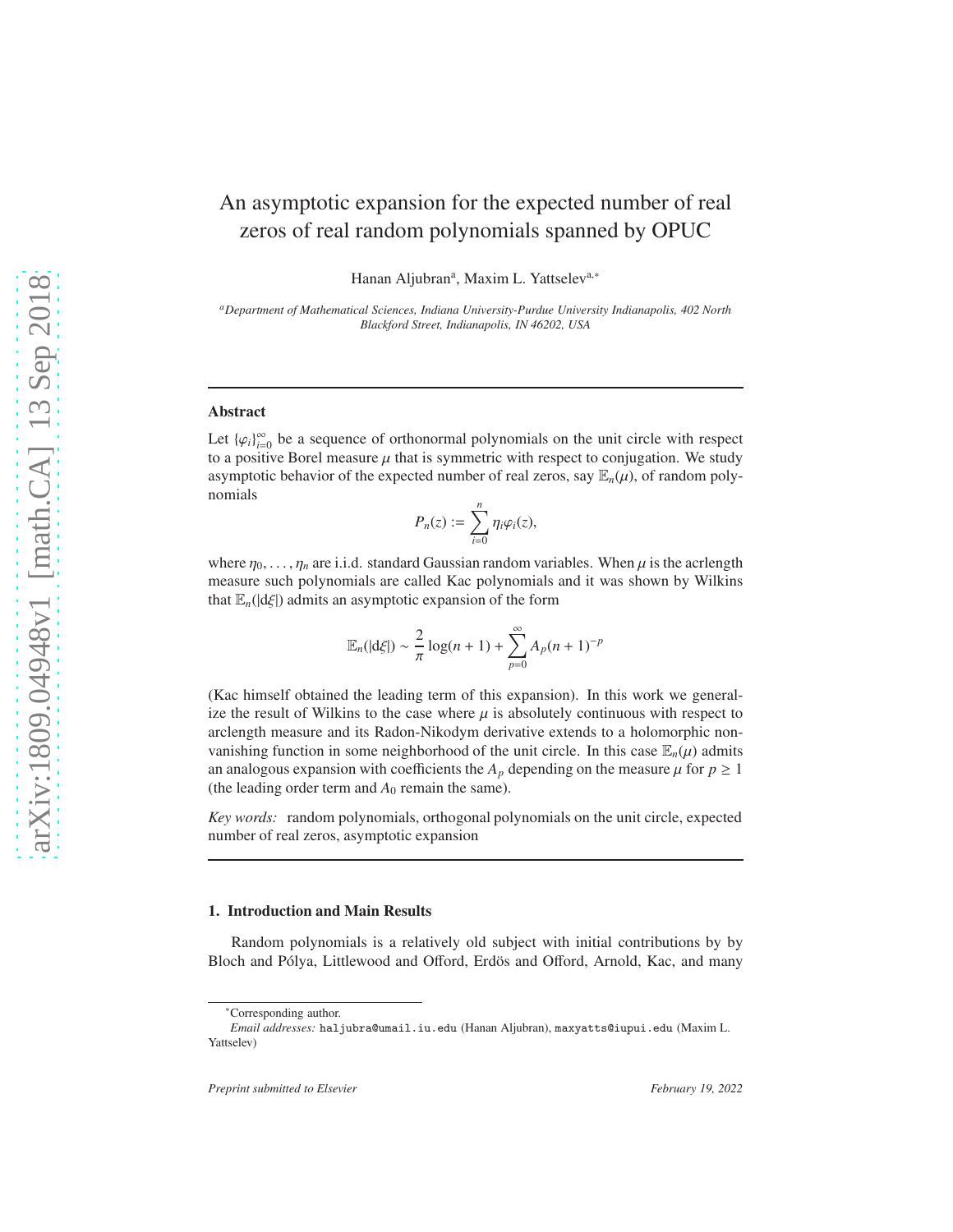<span id="page-1-4"></span>other authors. An interested reader can find a well referenced early history of the subject in the books by Bharucha-Reid and Sambandham [\[1\]](#page-18-0), and by Farahmand [\[2\]](#page-19-0). In [\[3\]](#page-19-1), Kac considered random polynomials of the form

$$
P_n(z)=\eta_0+\eta_1z+\cdots+\eta_nz^n,
$$

where  $\eta_i$  are i.i.d. standard real Gaussian random variables. He has shown that  $\mathbb{E}_n(\Omega)$ , the expected number of zeros of  $P_n(z)$  on a measurable set  $\Omega \subset \mathbb{R}$ , is equal to

<span id="page-1-2"></span>
$$
\mathbb{E}_n(\Omega) = \frac{1}{\pi} \int_{\Omega} \frac{\sqrt{1 - h_{n+1}^2(x)}}{|1 - x^2|} dx, \quad h_{n+1}(x) = \frac{(n+1)x^n(1 - x^2)}{1 - x^{2n+2}},
$$
 (1)

from which he proceeded with an estimate

$$
\mathbb{E}_n(\mathbb{R}) = \frac{2 + o(1)}{\pi} \log(n + 1) \quad \text{as} \quad n \to \infty.
$$

It was shown by Wilkins [\[4\]](#page-19-2), after some intermediate results cited in [\[4\]](#page-19-2), that there exist constants  $A_p$ ,  $p \ge 0$ , such that  $\mathbb{E}_n(\mathbb{R})$  has an asymptotic expansion of the form

<span id="page-1-3"></span>
$$
\mathbb{E}_n(\mathbb{R}) \sim \frac{2}{\pi} \log(n+1) + \sum_{p=0}^{\infty} A_p(n+1)^{-p}.
$$
 (2)

Many recent (and already not so recent) results on random polynomials are concerned with the behavior of counting measures of zeros of random polynomials spanned by various deterministic bases with random coefficients that are not necessarily Gaussian nor i.i.d. [\[5](#page-19-3), [6](#page-19-4), [7](#page-19-5), [8,](#page-19-6) [9,](#page-19-7) [10,](#page-19-8) [11,](#page-19-9) [12,](#page-19-10) [13,](#page-19-11) [14,](#page-19-12) [15](#page-19-13), [16](#page-19-14), [17](#page-19-15), [18](#page-19-16), [19](#page-20-0)]. In the case of Kac polynomials these normalized counting measures almost surely converge to the arclength distribution on the unit circle  $(\log n \text{ real zeros are clearly negligible when})$ normalized by  $1/n$ ). Our primary interest lies in studying the expected number of real zeros when the basis is a family of orthogonal polynomials in the spirit of [\[20,](#page-20-1) [21,](#page-20-2) [22\]](#page-20-3). More precisely, Edelman and Kostlan [\[23\]](#page-20-4) considered random functions of the form

<span id="page-1-1"></span>
$$
P_n(z) = \eta_0 f_0(z) + \eta_1 f_1(z) + \dots + \eta_n f_n(z), \tag{3}
$$

where  $\eta_i$  are certain real random variables and  $f_i(z)$  are arbitrary functions on the complex plane that are real on the real line. Using beautiful and simple geometrical ar-gument they have shown<sup>[1](#page-1-0)</sup> that if  $\eta_0, \ldots, \eta_n$  are elements of a multivariate real normal distribution with mean zero and covariance matrix *C* and the functions  $f_i(x)$  are differentiable on the real line, then

$$
\mathbb{E}_n(\Omega) = \int_{\Omega} \rho_n(x) dx, \quad \rho_n(x) = \frac{1}{\pi} \frac{\partial^2}{\partial s \partial t} \log \left( v(s)^{\mathsf{T}} C v(t) \right) \Big|_{t=s=x},
$$

<span id="page-1-0"></span><sup>&</sup>lt;sup>1</sup>In fact, Edelman and Kostlan derive an expression for the real intensity function for any random vector  $(\eta_0, \ldots, \eta_n)$  in terms of its joint probability density function and of  $v(x)$ .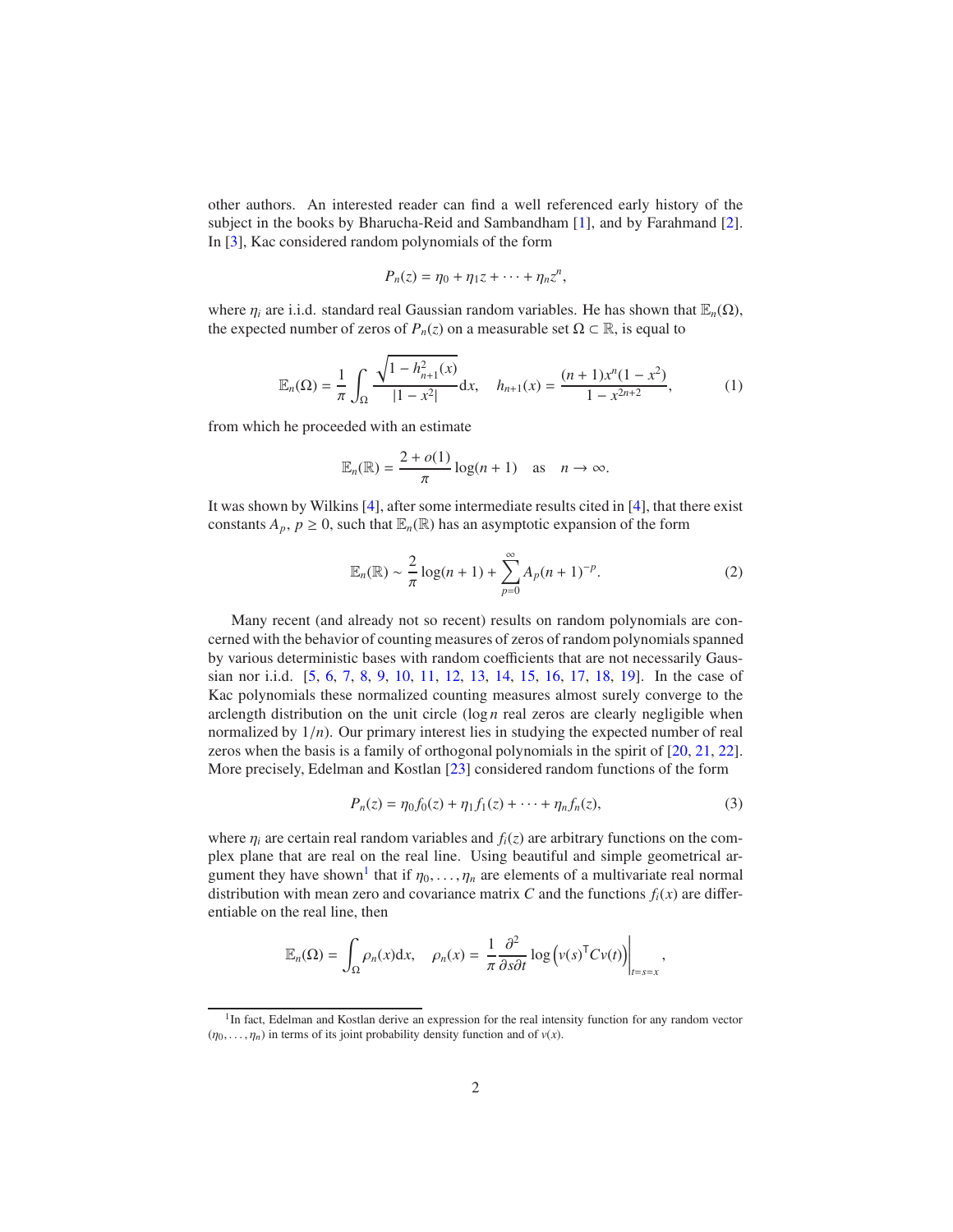<span id="page-2-5"></span>where  $v(x) = (f_0(x), \dots, f_n(x))^T$ . If random variables  $\eta_i$  in [\(3\)](#page-1-1) are again i.i.d. standard real Gaussians, then the above expression for  $\rho_n(x)$  specializes to

<span id="page-2-0"></span>
$$
\rho_n(x) = \frac{1}{\pi} \frac{\sqrt{K_{n+1}(x, x)K_{n+1}^{(1,1)}(x, x) - K_{n+1}^{(1,0)}(x, x)^2}}{K_{n+1}(x, x)}
$$
(4)

(this formula was also independently rederived in [\[14,](#page-19-12) Proposition 1.1] and [\[26,](#page-20-5) Theorem 1.2]), where

$$
\begin{cases}\nK_{n+1}(z,w) & := \sum_{i=0}^{n} f_i(z) \overline{f_i(w)}, \\
K_{n+1}^{(1,0)}(z,w) & := \sum_{i=0}^{n} f'_i(z) \overline{f_i(w)}, \\
K_{n+1}^{(1,1)}(z,w) & := \sum_{i=0}^{n} f'_i(z) \overline{f'_i(w)}.\n\end{cases}
$$

In this work we concentrate on a particular subfamily of random functions [\(3\)](#page-1-1), namely random polynomials of the form

<span id="page-2-2"></span>
$$
P_n(z) = \eta_0 \varphi_0(z) + \eta_1 \varphi_1(z) + \dots + \eta_n \varphi_n(z), \tag{5}
$$

where  $\eta_i$  are i.i.d. standard real Gaussian random variables and  $\varphi_i(z)$  are orthonormal polynomials on the unit circle with real coefficients. That is, for some probability Borel measure  $\mu$  on the unit circle that is symmetric with respect to conjugation, it holds that

<span id="page-2-3"></span>
$$
\int_{\mathbb{T}} \varphi_i(\xi) \overline{\varphi_j(\xi)} d\mu(\xi) = \delta_{ij},\tag{6}
$$

where  $\delta_{ij}$  is the usual Kronecker symbol. In this case it can be easily shown using Christoffel-Darboux formula, see [\[27](#page-20-6), Theorem 1.1], that [\(4\)](#page-2-0) can be rewritten as

<span id="page-2-1"></span>
$$
\rho_n(x) = \frac{1}{\pi} \frac{\sqrt{1 - h_{n+1}^2(x)}}{|1 - x^2|}, \quad h_{n+1}(x) := \frac{(1 - x^2)b'_{n+1}(x)}{1 - b_{n+1}^2(x)}, \quad b_{n+1}(x) := \frac{\varphi_{n+1}(x)}{\varphi_{n+1}^*(x)}, \quad (7)
$$

where  $\varphi_{n+1}^*(x) := x^{n+1}\varphi_{n+1}(1/x)$  is the reciprocal polynomial (there is no need for conjugation as all the coefficients are real). When  $\mu$  is the normalized arclength measure on the unit circle, it is elementary to see that  $\varphi_m(z) = z^m$  and therefore [\(7\)](#page-2-1) recovers [\(1\)](#page-1-2).

<span id="page-2-4"></span>**Theorem 1.** Let  $P_n(z)$  be given by [\(5\)](#page-2-2)–[\(6\)](#page-2-3)*, where*  $\mu$  *is absolutely continuous with respect to the arclength measure and* µ ′ (ξ)*, the respective Radon-Nikodym derivative, extends to a holomorphic non-vanishing function in some neighborhood of the unit circle. Then*  $\mathbb{E}_n(\mu)$ *, the expected number of real zeros of*  $P_n(z)$ *, satisfies* 

$$
\mathbb{E}_n(\mu) = \frac{2}{\pi} \log(n+1) + A_0 + \sum_{p=1}^{N-1} A_p^{\mu}(n+1)^{-p} + O_N((n+1)^{-N})
$$

*for any integer N and all n large, where*  $O_N(\cdot)$  *depends on N, but is independent of n,* 

$$
A_0 = \frac{2}{\pi} \left( \log 2 + \int_0^1 t^{-1} f(t) dt + \int_1^\infty t^{-1} (f(t) - 1) dt \right),
$$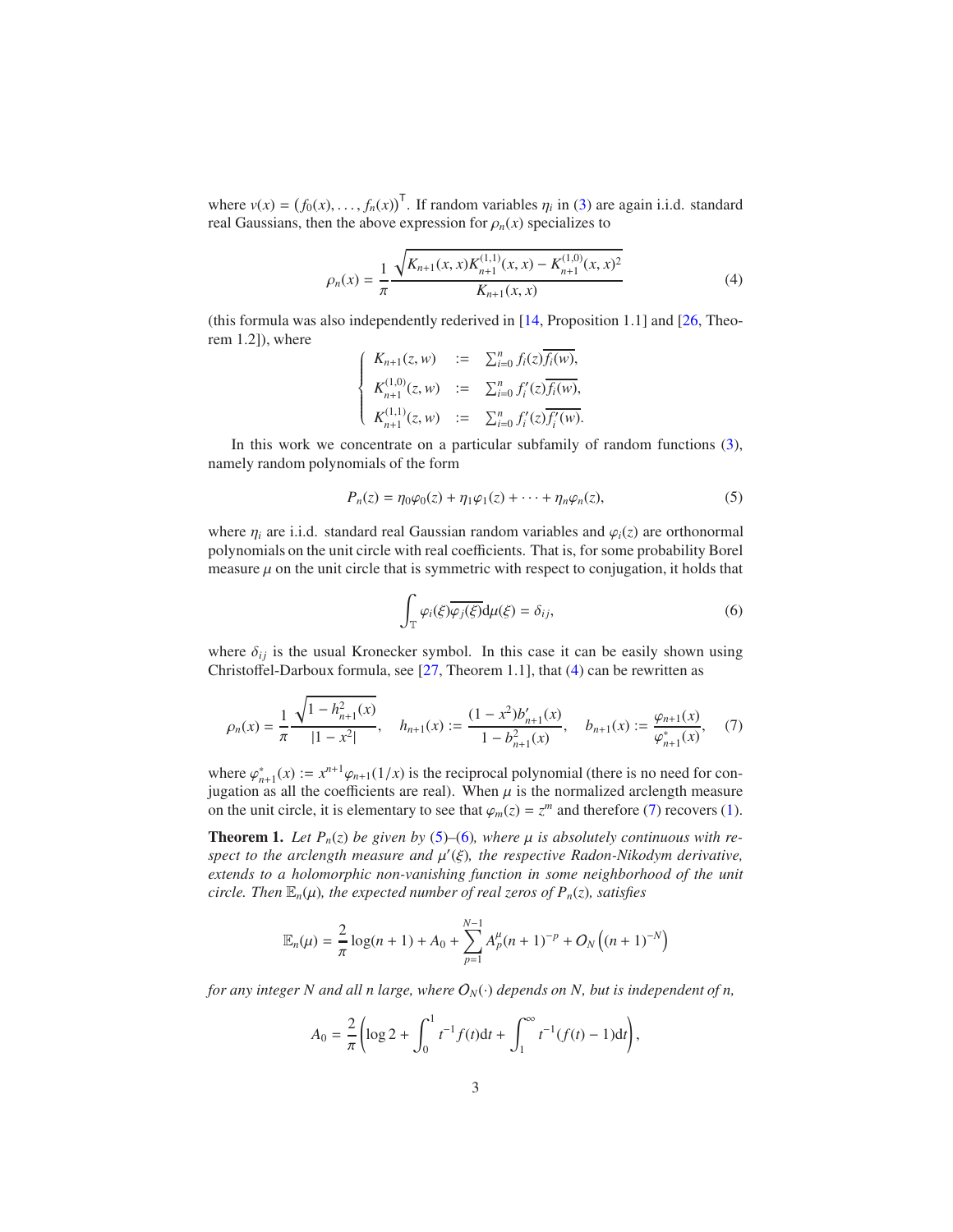<span id="page-3-1"></span> $f(t) := \sqrt{1 - t^2 \text{csch}^2 t}$ , and  $A_p^{\mu}, p \ge 1$ , are some constants that do depend on  $\mu$ .

Clearly, the above result generalizes [\(2\)](#page-1-3), where  $d\mu(\xi) = |d\xi|/(2\pi)$ .

## 2. Auxiliary Estimates

In this section we gather some auxiliary estimates of quantities involving orthonormal polynomials  $\varphi_m(z)$ . First of all, recall [\[24](#page-20-7), Theorem 1.5.2] that monic orthogonal polynomials, say  $\Phi_m(z)$ , satisfy the recurrence relations

$$
\label{eq:Phi} \left\{ \begin{array}{l} \Phi_{m+1}(z)=z\Phi_m(z)-\alpha_m\Phi_m^*(z),\\[4pt] \Phi_{m+1}^*(z)=\Phi_m^*(z)-\alpha_mz\Phi_m(z), \end{array} \right.
$$

where the recurrence coefficients  $\{\alpha_m\}$  belong to the interval (−1, 1) due to conjugate symmetry of the measure  $\mu$ . In what follows we denote by  $\rho < 1$  the smallest number such that  $\mu'(\xi)$  is non-vanishing and holomorphic in the annulus  $\{\rho < |z| < 1/\rho\}$ .

With a slight abuse of notation we shall denote various constant that depend on  $\mu$ and possibly additional parameters  $r$ ,  $s$  by the same symbol  $C_{\mu,r,s}$  understanding that the actual value of  $C_{\mu,r,s}$  might be different for different occurrences, but it never depends on *z* or *n*.

<span id="page-3-0"></span>Lemma 2. *It holds that*

$$
|h_{n+1}(x)| \le C_{\mu}(n+1)e^{-\sqrt{n+1}}, \quad |x| \le 1 - (n+1)^{-1/2}.
$$

Proof. Using the recurrence relations for polynomials  $\Phi_m(z)$ , one can readily verify that

$$
h_{n+1}(z) = (1 - z^2) \frac{(z b_n(z))'}{1 - (z b_n(z))^2}.
$$

Therefore, the last estimate in [\[27](#page-20-6), Section 3.3] implies that

$$
|h_{n+1}(x)| \le C_{\mu} |(x b_n(x))'|, \quad |x| \le 1 - (n+1)^{-1/2}.
$$

Moreover, it was shown in [\[27](#page-20-6), Equation (48)] that

$$
|(zb_n(z))'| \leq C_\mu(n+1)\left(r^{n-m} + \sum_{i=m}^\infty |\alpha_i|\right), \quad |z| \leq r < 1.
$$

It is further known, see [\[25,](#page-20-8) Corollary 2], that the recurrence coefficients  $\alpha_i$  satisfy

$$
|\alpha_i| \leq C_{\mu,\rho-s} s^{i+1} \quad \Rightarrow \quad \sum_{i=m}^\infty |\alpha_i| \leq \frac{C_{\mu,s-\rho} s^m}{1-\rho}, \quad \rho < s < 1,
$$

where  $C_{\mu,s-\rho}$  also depends on how close *s* is to  $\rho$ . Given a value of the parameter *s*, take *m* to be the integer part of  $-\sqrt{n+1}/\log s$  and  $r = 1 - 1/\sqrt{n+1}$ . By combining the above three estimates, we deduce the desired inequality with a constant that depends on  $\mu$ ,  $s - \rho$ , and *s*. Optimizing the constant over *s* finishes the proof of the lemma.  $\Box$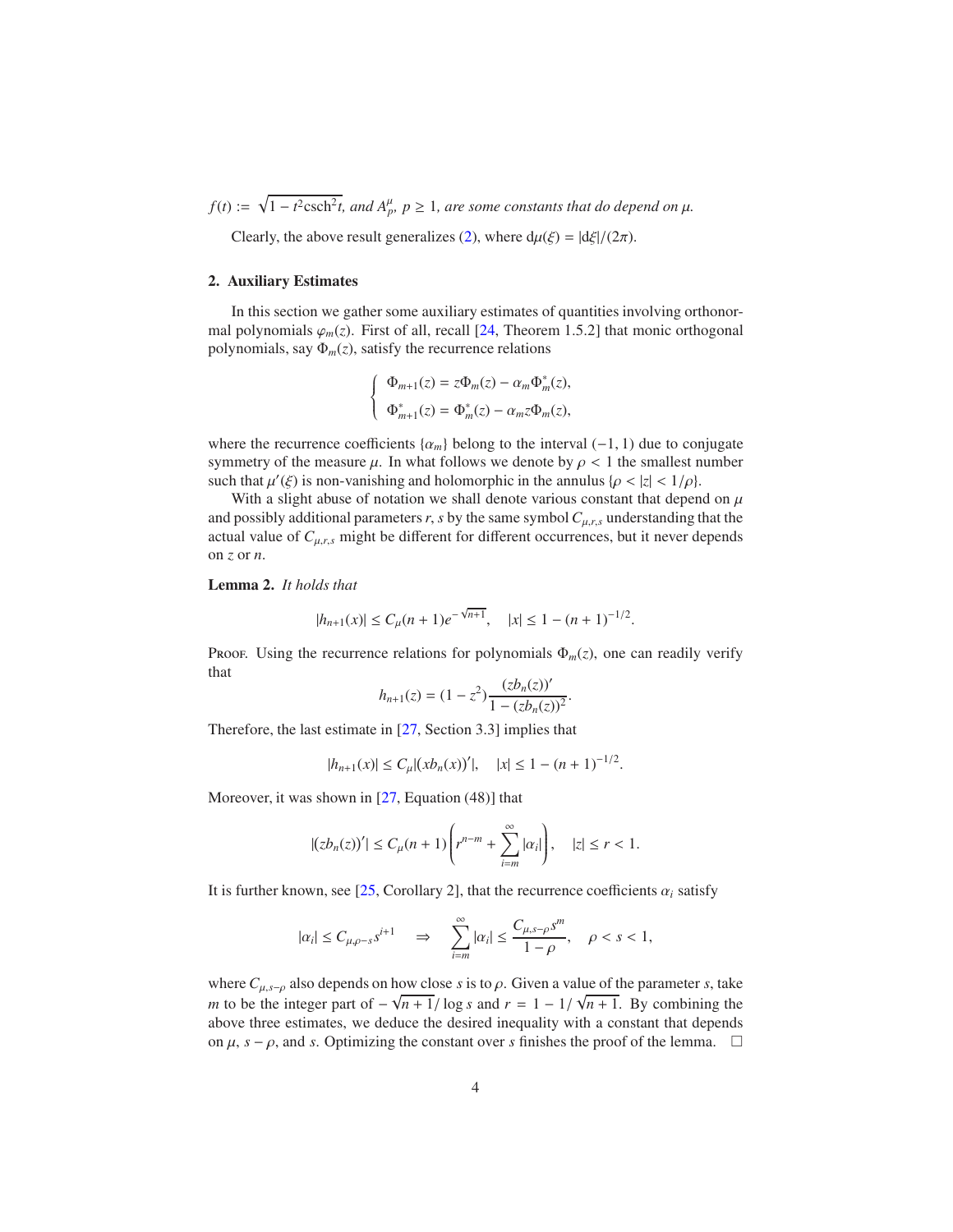<span id="page-4-2"></span>Denote by  $D(z)$  the Szegő function of  $\mu$ , i.e.,

$$
D(z) := \exp\left\{\frac{1}{4\pi} \int_{\mathbb{T}} \frac{\xi + z}{\xi - z} \log \mu'(\xi) \, d\xi \right\}, \quad |z| \neq 1.
$$

This function is piecewise analytic and non-vanishing. Denote by  $D_{int}(z)$  the restriction of  $D(z)$  to  $|z| < 1$  and by  $D_{ext}(z)$  the restriction to  $|z| > 1$ . It is known that both  $D_{int}(z)$ and  $D_{ext}(z)$  extend continuously to the unit circle and satisfy there

$$
D_{int}(\xi)/D_{ext}(\xi) = \mu'(\xi), \quad |\xi| = 1.
$$

Moreover, since  $\mu'(\xi)$  extends to a holomorphic and non-vanishing function in the annulus  $\rho \langle z | z | \langle 1/\rho, D_{int}(z) \rangle$  and  $D_{ext}(z)$  extend to holomorphic and non-vanishing functions in  $|z| < 1/\rho$  and  $|z| > \rho$ , respectively. Hence, the scattering function

$$
S(z):=D_{int}(z)D_{ext}(z),\quad \rho<|z|<1/\rho,
$$

is well defined and non-vanishing in this annulus. Since the measure  $\mu$  is conjugate symmetric, it holds that  $D(\bar{z}) = D(z)$  and  $D_{ext}(1/z) = 1/D_{int}(z)$ . Thus,  $|S(\xi)| = 1$  for  $|\xi| = 1$  and  $S(1) = 1$ . For future use let us record the following straightforward facts.

<span id="page-4-1"></span>**Lemma 3.** *There exist real numbers*  $s_p$ *,*  $p \geq 1$ *, such that* 

$$
S(z) = 1 + \sum_{p=1}^{M-1} s_p (1 - z)^p + E_M(S; z)
$$
  
\n
$$
S'(z) = -\sum_{p=0}^{M-1} (p + 1) s_{p+1} (1 - z)^p + E_M(S'; z)
$$
  
\n
$$
\log S(z) = \sum_{p=1}^{M-1} c_p (1 - z)^p + E_M(\log S; z)
$$

*for*  $|z - 1| < T < 1 - \rho$  *and any integer*  $M \ge 1$ *, where the error terms satisfy* 

$$
\left| E_M(F; z) \right| \le \frac{\|F\|_{|z-1| \le T}}{1 - |1 - z|/T} \left( \frac{|1 - z|}{T} \right)^M
$$

and  $c_p = s_p + \sum_{k=2}^p \frac{(-1)^{k-1}}{k} \sum_{j_1 + \dots + j_k = p} s_{j_1} \dots s_{j_k}$ . Moreover,  $s_2 = s_1(s_1 + 1)/2$ . In partic*ular,*  $c_1 = s_1$  *and*  $c_2 = s_1/2$ .

Proof. Since  $c_1 = s_1$  and  $c_2 = s_2 - s_1^2/2$ , we only need to show that  $s_2 = s_1(s_1 + 1)/2$ . It holds that  $s_1 = -S'(1)$  and  $s_2 = S''(1)/2$ . Using the symmetry  $1 \equiv S(z)S(1/z)$ , one can check that  $S''(1) = S'(1)^2 - S'(1)$ , from which the desired claim easily follows.  $\Box$ 

Set  $\tau := D_{ext}(\infty)$ . It has been shown in [\[25](#page-20-8), Theorem 1] that

<span id="page-4-0"></span>
$$
\Phi_m(z) = \tau^{-1} z^m D_{ext}(z) \mathcal{E}_m(z) - \frac{\tau \mathcal{I}_m(z)}{D_{int}(z)}, \quad \rho < |z| < 1/\rho,\tag{8}
$$

for some recursively defined functions  $\mathcal{E}_m(z)$ ,  $\mathcal{I}_m(z)$  holomorphic in the annulus  $\rho$  <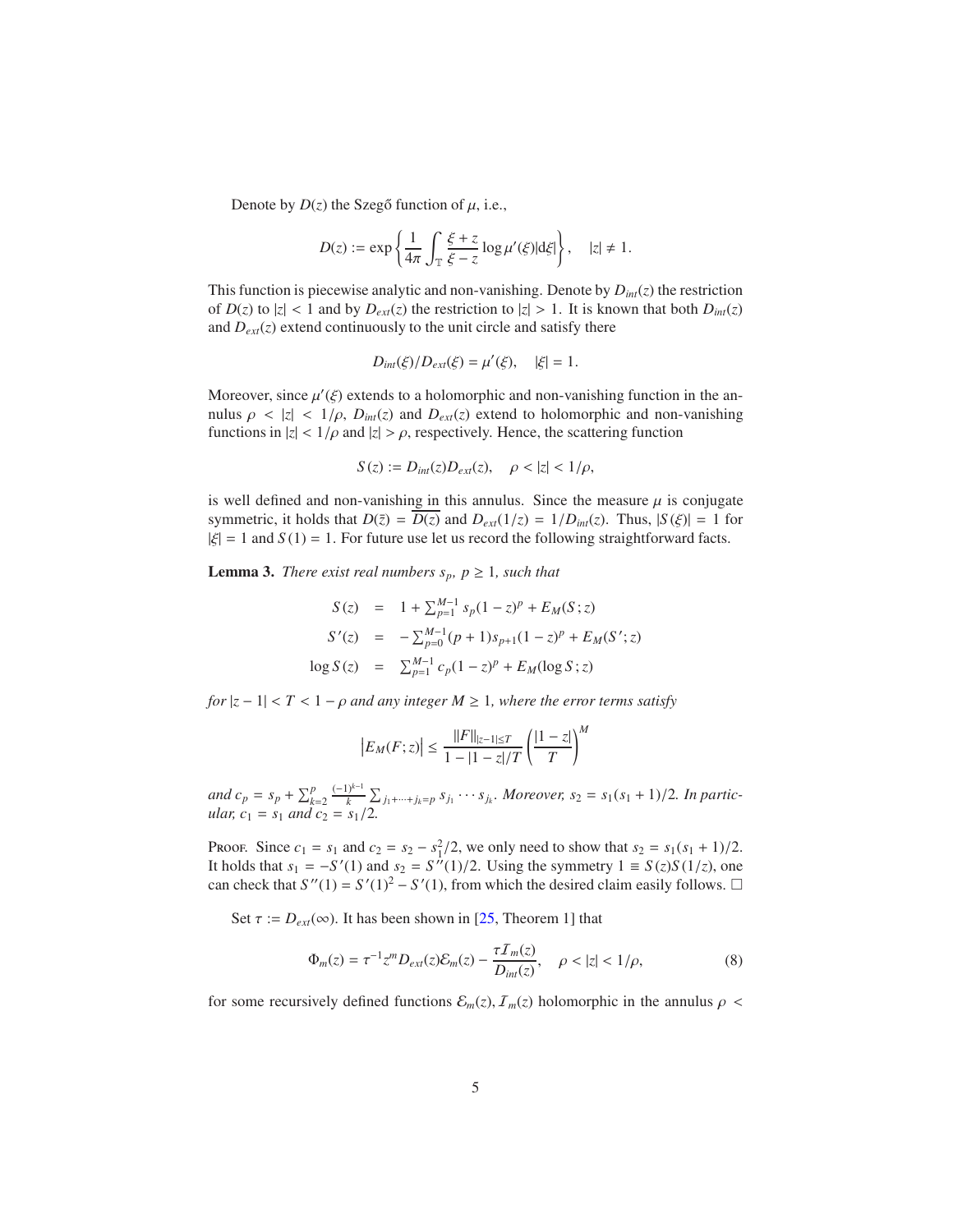<span id="page-5-3"></span> $|z|$  <  $1/\rho$  that satisfy

<span id="page-5-0"></span>
$$
\left|\mathcal{E}_m(z) - 1\right| \le \frac{C_{\mu,s}s^{2m}}{1/s - |z|} \quad \text{and} \quad \left|\mathcal{I}_m(z)\right| \le \frac{C_{\mu,s}s^m}{|z| - s}, \quad \rho < s < |z| < 1/s,\tag{9}
$$

for some explicitly defined constant  $C_{\mu,s}$ , see [\[25](#page-20-8), Equations (34)-(35)]. In particular, it follows from [\(8\)](#page-4-0) that

<span id="page-5-2"></span>
$$
b_{n+1}(z) = z^{n+1} S(z) H_n(z), \quad H_n(z) := \frac{\mathcal{E}_{n+1}(z) - \tau^2 z^{-(n+1)} S^{-1}(z) \mathcal{I}_{n+1}(z)}{\mathcal{E}_{n+1}(1/z) - \tau^2 z^{n+1} S(z) \mathcal{I}_{n+1}(1/z)},
$$
(10)

for  $\rho \langle |z| \rangle \langle 1/\rho$ . It can be checked that the conjugate symmetry of  $\mu$  yields realvaluedness of  $H_n(z)$  on the real line. Bounds [\(9\)](#page-5-0) also imply that  $H_n(x)$  is close to 1 near  $x = 1$ . More precisely, the following lemma holds.

<span id="page-5-1"></span>**Lemma 4.** *It holds for any*  $\rho < \rho_* < 1$  *that* 

$$
|H_n(x) - 1|, |\log H_n(x)| \le (1 - x)C_{\mu,\rho_*}e^{-\sqrt{n+1}}, \quad \rho_* \le x \le 1.
$$

*Moreover, it also holds that*  $|H'_n(x)| \leq C_{\mu,\rho,\epsilon} e^{-\sqrt{n+1}}$  *on the same interval.* 

Proof. Define  $W_n(z) := \mathcal{E}_{n+1}(z) - 1 - \tau^2 z^{-(n+1)} S^{-1}(z) \mathcal{I}_{n+1}(z)$  and choose  $\rho < s <$  $s_* < \rho_* < 1$ . Since  $S(z)$  is a fixed non-vanishing holomorphic function in the annulus  $\rho < |z| < 1/\rho$ , it follows from [\(9\)](#page-5-0) that

$$
|W_n(z)| \le C_{\mu,s,s_*}(s/s_*)^n, \quad s_* \le |z| \le 1/s_*.
$$

It further follows from the maximum modulus principle that

$$
|W_n(z) - W_n(1/z)| \le |1 - z| C_{\mu, s, s_*}(s/s_*)^n, \quad s_* \le |z| \le 1/s_*,
$$

where, as agreed before, the actual constants in the last two inequalities are not necessarily the same. Since  $|\log(1 + \zeta)| \le 2|\zeta|$  for  $|\zeta| \le 1/2$ , there exists a constant  $A_{\mu,s,s,*}$ such that

$$
|H_n(z) - 1|, |\log H_n(z)| \le |1 - z| A_{\mu, s, s_*} (s/s_*)^n, \quad s_* \le |z| \le 1/s_*.
$$

Observe that the constants  $A_{\mu,s,s,*}e^{\sqrt{n+1}}(s/s_*)^n$  are uniformly bounded above. Then the first claim of the lemma follows by minimizing these constants over all parameters  $s < s_*$  between  $\rho$  and  $\rho_*$ . Further, it follows from Cauchy's formula that

$$
H'_n(z) = \left(\int_{|\zeta|=1/s_*} - \int_{|\zeta|=s_*}\right) \frac{H_n(\zeta) - 1}{(\zeta - z)^2} \frac{d\zeta}{2\pi i}
$$

for  $\rho_* \leq |z| \leq 1/\rho_*$  and therefore it holds in this annulus that

$$
|H'_n(z)| \leq C_{\mu,s,s_*,\rho_*}(s/s_*)^n.
$$

The last claim of the lemma is now deduced in the same manner as the first one.  $\Box$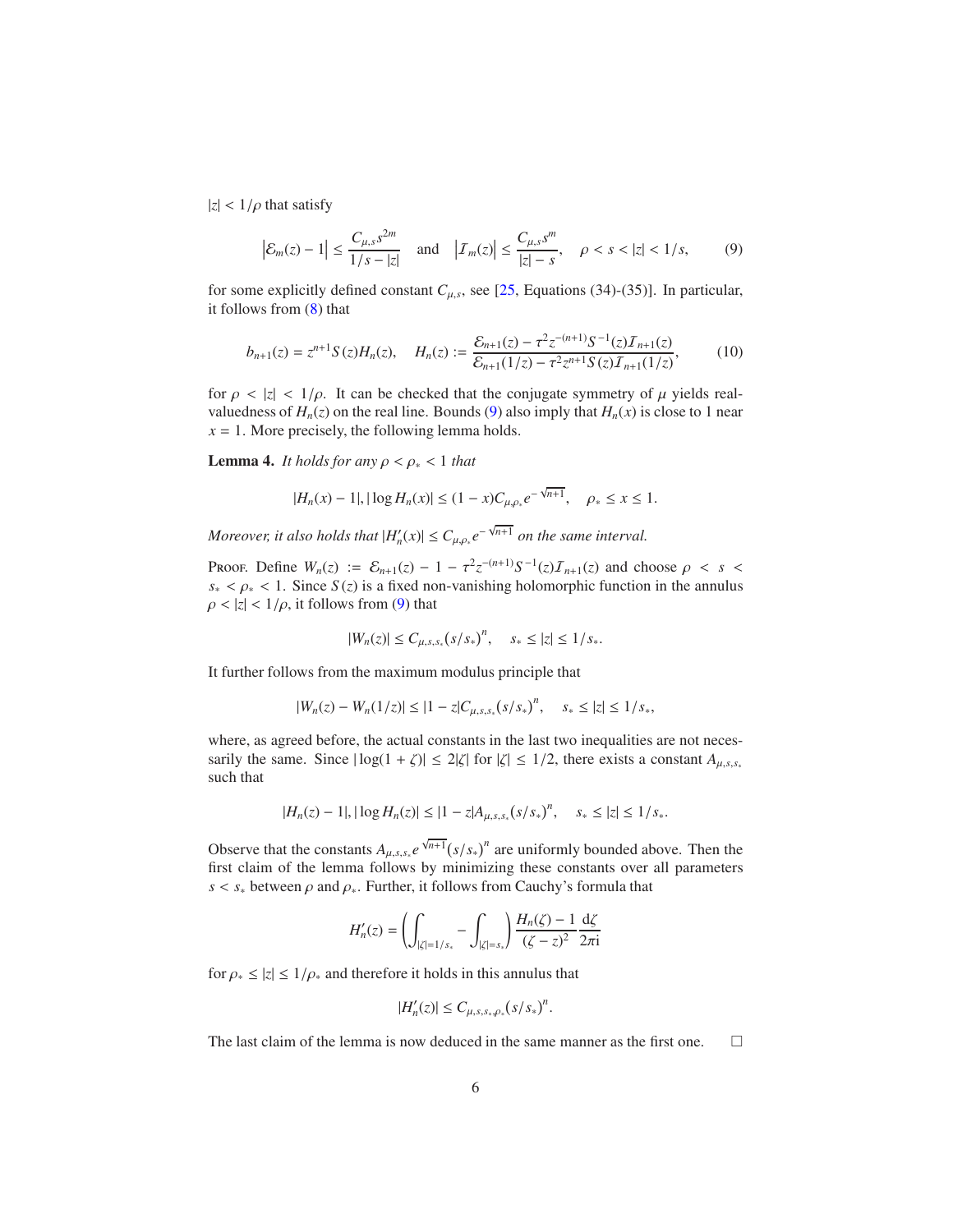## 3. Proof of Theorem [1](#page-2-4)

Using [\(7\)](#page-2-1), it is easy to show that

$$
\mathbb{E}_n(\mu) = \frac{2}{\pi} \int_{-1}^1 \frac{\sqrt{1 - h_{n+1}^2(x)}}{1 - x^2} dx.
$$

Furthermore, if we define  $d\sigma(\xi) := \mu'(-\xi)|d\xi|$ , then  $\sigma'(\xi) = \mu'(-\xi)$  is still holomorphic and positive on the unit circle. Moreover,  $b_n(z;\sigma) = b_n(-z;\mu)$ . Therefore,

<span id="page-6-3"></span>
$$
\mathbb{E}_n(\mu) = \widehat{\mathbb{E}}_n(\mu) + \widehat{\mathbb{E}}_n(\sigma), \quad \widehat{\mathbb{E}}_n(\nu) := \frac{2}{\pi} \int_0^1 \frac{\sqrt{1 - h_{n+1}^2(x; \nu)}}{1 - x^2} dx,
$$
 (11)

for  $v \in \{\mu, \sigma\}$ . Thus, it is enough to investigate the asymptotic behavior of  $\widehat{\mathbb{E}}_n(\mu)$ . To this end, let

<span id="page-6-1"></span>
$$
a := (n+1)^{1/2}
$$
 and  $x =: 1 - t/(n+1)$ ,  $0 \le t \le a$ . (12)

We shall also write

<span id="page-6-0"></span>
$$
1 - h_{n+1}^2(x) =: f^2(t)(1 + E_n(t)),
$$
\n(13)

<span id="page-6-2"></span>for  $1 - (n + 1)^{-1/2} \le x \le 1$ , where  $f(t)$  was defined in Theorem [1.](#page-2-4)

**Lemma 5.** *Given an integer*  $N \geq 1$ *, it holds that* 

$$
\widehat{\mathbb{E}}_n(\mu) = \frac{1}{\pi} \log(n+1) + \frac{1}{2} A_0 + G_n(t) - \frac{1}{2} \sum_{p=1}^{N-1} H_p(n+1)^{-p} + O_N\left((n+1)^{-N}\right)
$$

*for large n, where*  $O_N(\cdot)$  *is independent of n, but does depend on N,* 

$$
G_n(t) := \frac{1}{\pi} \int_0^a \left( t^{-1} + (2(n+1) - t)^{-1} \right) f(t) \left( \left( 1 + E_n(t) \right)^{1/2} - 1 \right) dt,
$$

*and*  $H_p := \frac{1}{2p}$  $2^{p-1}\pi$  $\mathbf{0}$  $(1 - f(t))t^{p-1}$  d*t for*  $p \ge 1$ *.* 

Proof. Set  $\delta := 1 - (n + 1)^{-1/2}$ . It trivially holds that

$$
\widehat{\mathbb{E}}_n(\mu) = \frac{2}{\pi} \int_0^{\delta} \frac{dx}{1 - x^2} - \frac{2}{\pi} \int_0^{\delta} \frac{1 - \sqrt{1 - h_{n+1}^2(x)}}{1 - x^2} dx + \frac{2}{\pi} \int_{\delta}^1 \frac{\sqrt{1 - h_{n+1}^2(x)}}{1 - x^2} dx.
$$

Denote the third integral above by  $B_n(t)$ . The second integral above is positive and equals to

$$
\frac{2}{\pi} \int_0^{\delta} \frac{h_{n+1}^2(x)}{1 + \sqrt{1 - h_{n+1}^2(x)}} \frac{dx}{1 - x^2} \le \frac{2}{\pi} \int_0^{\delta} h_{n+1}^2(x) \frac{dx}{1 - \delta^2} = O\left(a^5 e^{-2a}\right),
$$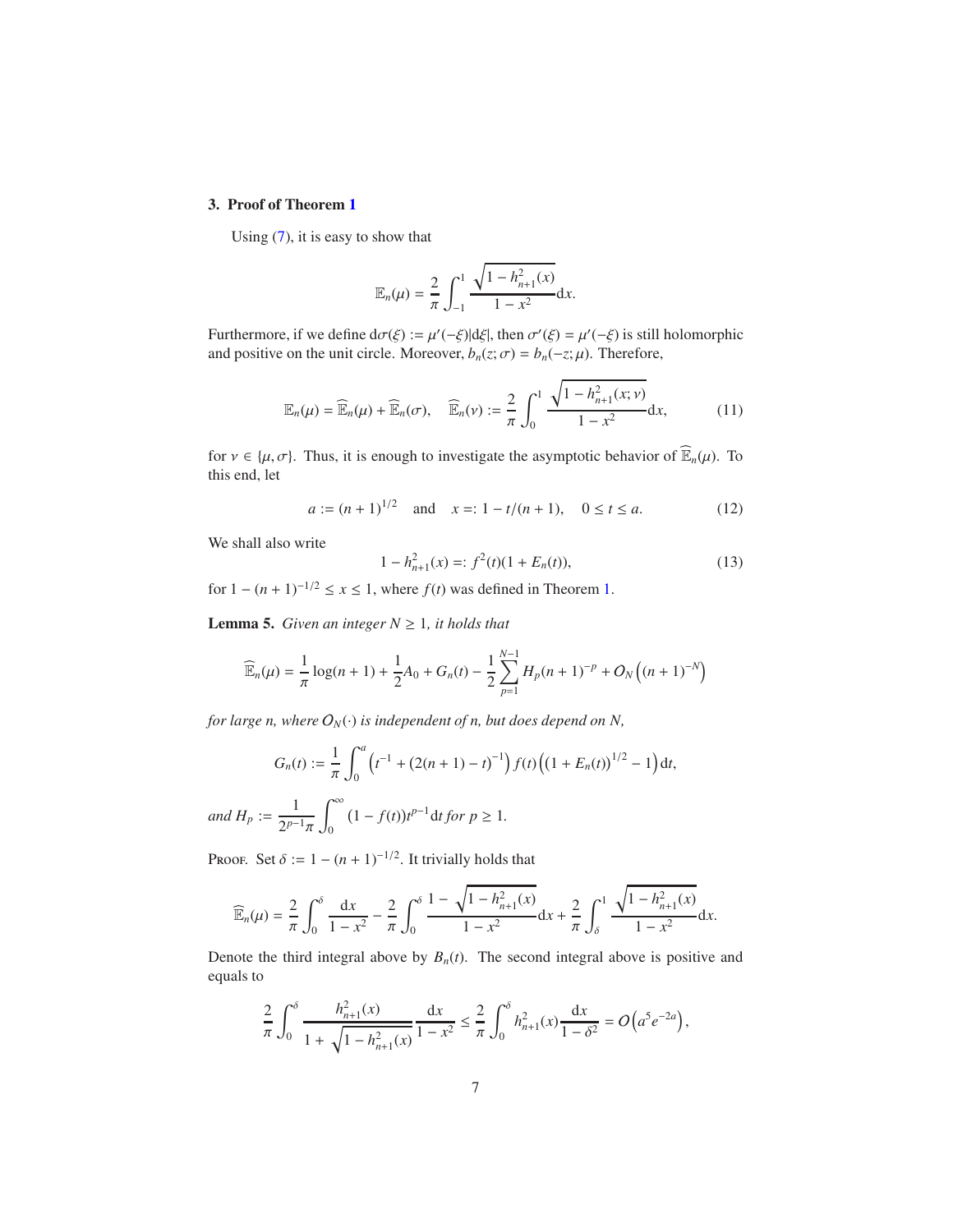<span id="page-7-2"></span>where we used Lemma [2](#page-3-0) for the last estimate. Therefore,

$$
\widehat{\mathbb{E}}_n(\mu) = \frac{1}{\pi} \log \left( \frac{1+\delta}{1-\delta} \right) + B_n(t) + o_N\left( (n+1)^{-N} \right),
$$

where  $o_N(\cdot)$  is independent of *n*, but does depend on *N*. Substituting  $x = 1 - t/(n + 1)$ into the expression for  $B_n(t)$  and recalling [\(13\)](#page-6-0), we get that

$$
B_n(t) = \frac{1}{\pi} \int_0^a f(t) (1 + E_n(t))^{1/2} \frac{2(n+1)}{t(2(n+1)-t)} dt
$$
  
=  $\frac{1}{\pi} \left( \log 2 + \log \frac{1}{1+\delta} \right) + \frac{1}{\pi} \int_0^a \frac{f(t)}{t} dt - \frac{1}{\pi} \int_0^a \frac{1 - f(t)}{2(n+1)-t} dt + G_n(t).$ 

It was shown in [\[4](#page-19-2), Lemma 8] that

$$
\frac{1}{\pi} \int_0^a \frac{1 - f(t)}{2(n+1) - t} dt = \frac{1}{2} \sum_{p=1}^{N-1} H_p(n+1)^{-p} + O_N\left((n+1)^{-N}\right),
$$

where  $O_N(\cdot)$  is independent of *n*, but does depend on *N*. Moreover, it holds that

$$
\frac{1}{\pi} \log \left( \frac{1+\delta}{1-\delta} \right) + \frac{1}{\pi} \left( \log 2 + \log \frac{1}{1+\delta} \right) + \frac{1}{\pi} \int_0^a \frac{f(t)}{t} dt =
$$
\n
$$
= \frac{1}{\pi} \log \frac{a}{1-\delta} + \frac{1}{2} A_0 + \frac{1}{\pi} \int_a^\infty \frac{1 - f(t)}{t} dt.
$$

Since  $\log a - \log(1 - \delta) = \log(n + 1)$  and it was shown in [\[4](#page-19-2), Lemma 7] that

$$
\frac{1}{\pi} \int_a^{\infty} \frac{1 - f(t)}{t} dt = O\left(a e^{-2a}\right) = o_N\left((n+1)^{-N}\right),
$$

where as usual  $o_N(\cdot)$  is independent of *n*, but does depend on *N*, the claim of the lemma follows. follows.  $\Box$ 

We continue by deriving a different representation for the functions  $E_n(t)$ . To this end, notice that  $t^2 \text{csch}^2 t = 1 - t^2/3 + O(t^4)$  as  $t \to 0$  and therefore  $f^2(t) = t^2/3 + O(t^4)$ as  $t \to 0$ . Hence, the function

<span id="page-7-1"></span>
$$
\chi(t) := \left(\frac{t^2 \text{csch}t}{f(t)}\right)^2\tag{14}
$$

.

<span id="page-7-0"></span>is continuous and non-vanishing at zero. Once again, we use notation from [\(12\)](#page-6-1).

**Lemma 6.** *Set*  $b_{n+1}^2(x) =: e^{-\mu_n(t)-2t}$  *and*  $b'_{n+1}(x) =: (n+1)e^{\mu_n(t)-t}$ *. Then it holds that* 

$$
E_n(t) = t^{-2} \chi(t) \left[ 1 - \left( 1 - \frac{t}{2(n+1)} \right)^2 \frac{e^{2w_n(t)}}{(1+D_n(t))^2} \right], \quad D_n(t) := \frac{1 - e^{-\mu_n(t)}}{e^{2t} - 1}
$$

*Moreover,*  $\lim_{t\to 0^+} E_n(t)$  *exists and is finite.*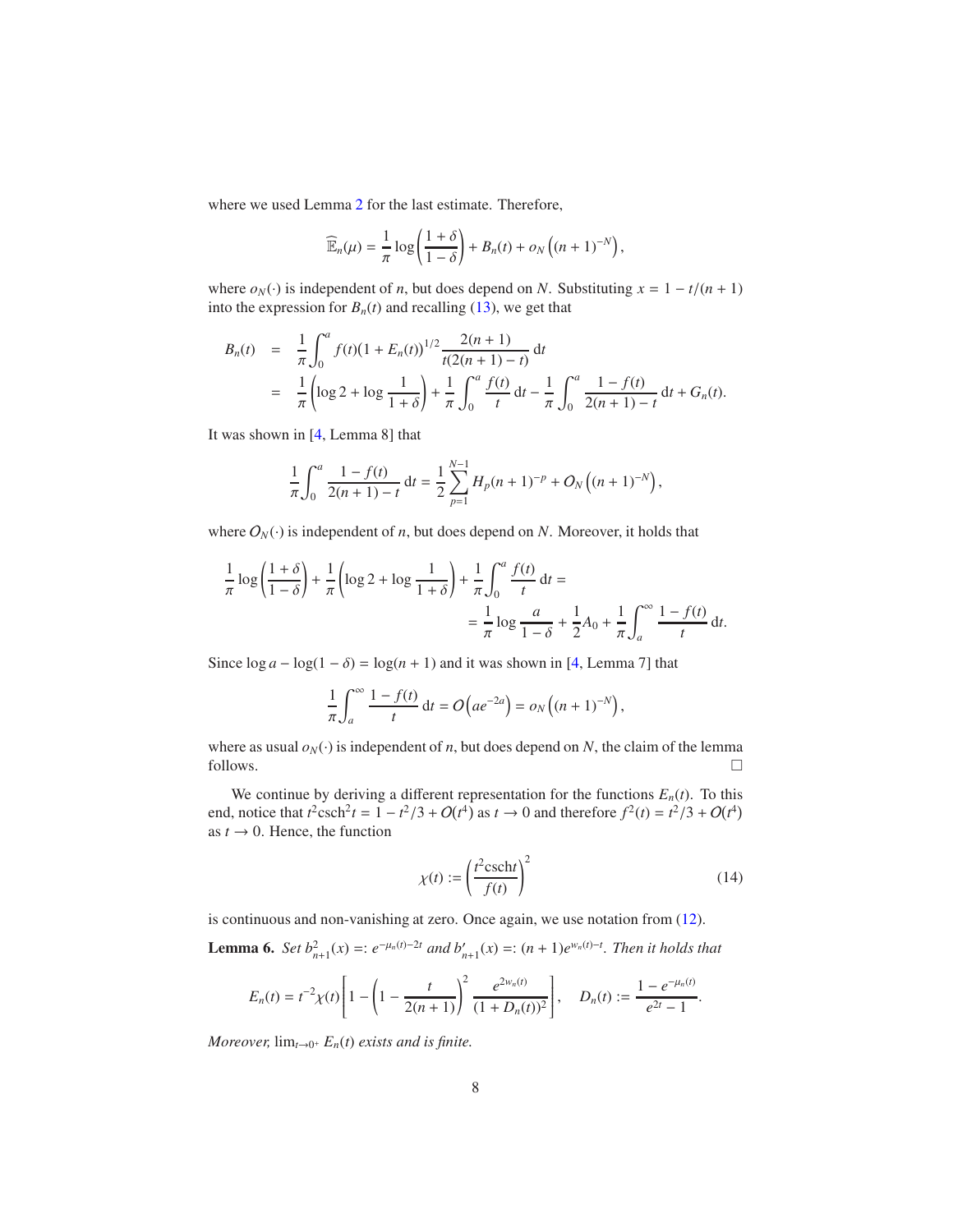Proof. Since  $h_{n+1}(1) = 1$  and  $x = 1 - t/(n+1)$ , it follows from [\(13\)](#page-6-0) and the L'Hôpital's rule that

$$
\lim_{t \to 0^+} E_n(t) = \frac{6}{(n+1)^2} \lim_{x \to 1^-} \frac{1 - h_{n+1}(x)}{(1-x)^2} - 1 = \frac{3}{(n+1)^2} \lim_{x \to 1^-} \frac{h'_{n+1}(x)}{1-x} - 1.
$$

Since  $h_{n+1}(z)$  is a holomorphic function around 1, the latter limit is finite if and only if  $h'_{n+1}(1) = 0$ . As Blaschke products  $b_{n+1}(z)$  satisfy  $b_{n+1}(x)b_{n+1}(1/x) \equiv 1$ , it holds that  $h_{n+1}(x) = h_{n+1}(1/x)$ , which immediately yields the desired equality.

To derive the claimed representation of  $E_n(t)$ , recall [\(7\)](#page-2-1) and substitute  $x = 1 - t/(n +$ 1) into  $(13)$  to get that

$$
f^{2}(t)(1 + E_{n}(t)) = 1 - \left(1 - \frac{t}{2(n+1)}\right)^{2} \frac{4t^{2}e^{2w_{n}(t) - 2t}}{(1 - e^{-\mu_{n}(t) - 2t})^{2}}
$$

$$
= 1 - \left(1 - \frac{t}{2(n+1)}\right)^{2} \frac{t^{2} \operatorname{csch}^{2} t e^{2w_{n}(t)}}{(1 + D_{n}(t))^{2}}
$$

$$
= f^{2}(t) \left[1 + t^{-2} \chi(t) \left(1 - \left(1 - \frac{t}{2(n+1)}\right)^{2} \frac{e^{2w_{n}(t)}}{(1 + D_{n}(t))^{2}}\right)\right]
$$

from which the first claim of the lemma easily follows.

In the next four lemmas we repeatedly use approximation by Taylor polynomials with the Lagrange remainder:

<span id="page-8-0"></span>
$$
F(y) = \sum_{k=0}^{M-1} \frac{F^{(k)}(0)}{k!} y^K + \frac{F^{(M)}(\theta y)}{M!} y^M
$$
 (15)

<span id="page-8-1"></span>for some  $\theta \in (0, 1)$  that dependents on both *y* and *M*.

**Lemma 7.** *Put*  $\omega(t) := t/(e^{2t} - 1)$ *. Given an integer*  $N \ge 1$ *, it holds for all n large that* 

$$
(1+D_n(t))^{-2} = 1 + \sum_{p=1}^{N-1} \alpha_p(t)(n+1)^{-p} + \alpha_{n,N}(t)(n+1)^{-N},
$$

*where the functions*  $\alpha_p(t)$  *are independent of n and N and are polynomials of degree p* in ω with coefficients that are polynomials in t of degree at most 2*p* − 1*, and the functions*  $\alpha_{n,N}(t)$  *are bounded in absolute value for*  $0 \le t \le a$  *by a polynomial of degree* 2*N* − 1 *whose coe*ffi*cients are independent of n. Moreover,*

$$
\alpha_p(t) = (p+1)s_1^p - ps_1^{p-1}(2s_1+1)t + O(t^2) \quad \text{as} \quad t \to 0.
$$

Proof. We start by deriving an asymptotic expansion of  $\mu_n(t)$ . It follows from Lemma [4](#page-5-1) that  $\log H_n(x) = tO(a^{-2}e^{-a}) = tO_N(1)(n+1)^{-N}$  uniformly for 0 ≤ *t* ≤ *a*. Fix *T* in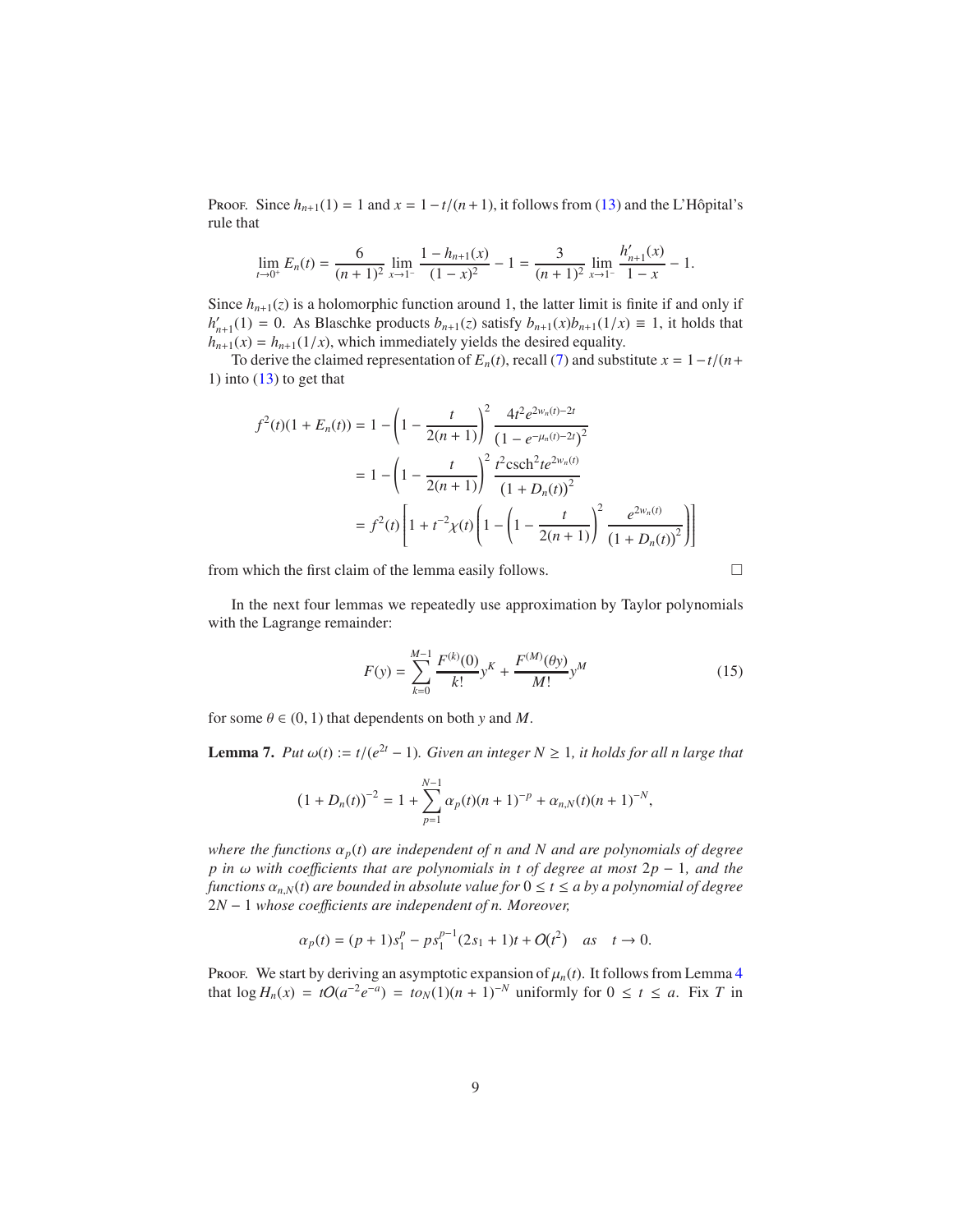<span id="page-9-4"></span>Lemma [3](#page-4-1) and let  $n_T$  be such that  $1 < \sqrt{n_T + 1}T$ . Then it holds for all  $n \ge n_T$  that

$$
\log(SH_n)(x) = \sum_{p=1}^{N-1} c_p t^p (n+1)^{-p} + t \hat{c}_N(t) (n+1)^{-N},
$$

where  $|\hat{c}_N(t)| \leq C_{\mu,T,N} t^{N-1} + o_N(1)$  uniformly for  $0 \leq t \leq a$  and  $C_{\mu,T,N} \leq C_{\mu,T} T^{-N}$ . Hence, it follows from [\(10\)](#page-5-2) and [\[4,](#page-19-2) Lemma 2] that

<span id="page-9-0"></span>
$$
\mu_n(t) = -2(n+1)\log x - 2t - 2\log(SH_n)(x)
$$
  
= 
$$
\sum_{p=1}^{N-1} t^p m_p(t)(n+1)^{-p} + t m_{n,N}(t)(n+1)^{-N},
$$
 (16)

where

$$
m_p(t) := (2(p+1)^{-1}t - 2c_p)
$$
 and  $m_{n,N}(t) := 2\hat{m}_{n,N}(t)t^N/(N+1) - 2\hat{c}_N(t)$ 

with  $1 \leq \hat{m}_{n,N}(t) \leq (3/2)^{N+1}$ . Assuming that  $T < 2/3$ , we have that

<span id="page-9-2"></span>
$$
|m_{n,N}(t)| \le C_{\mu,T,N} t^{N-1}(t+1) + o_N(1)
$$
\n(17)

uniformly for  $0 \le t \le a$  and  $C_{\mu,T,N} \le C_{\mu,T} T^{-N}$ . Using [\(16\)](#page-9-0) with  $N = 1$ , we get that

<span id="page-9-1"></span>
$$
|\mu_n(t)| = \left|\frac{tm_{n,1}(t)}{n+1}\right| \le \frac{|m_{n,1}(t)|}{\sqrt{n+1}} \le C_{\mu,T}, \quad 0 \le t \le a.
$$
 (18)

Recalling the definition of  $D_n(t)$  in Lemma [6,](#page-7-0) we get from [\(15\)](#page-8-0) that

$$
D_n(t) = \omega(t) \frac{1 - e^{-\mu_n(t)}}{t} = \omega(t) \left( -\frac{1}{t} \sum_{k=1}^{N-1} \frac{(-1)^k}{k!} \mu_n^k(t) - \frac{1}{t} e^{-\theta_1 \mu_n(t)} \frac{(-1)^N}{N!} \mu_n^N(t) \right)
$$

for some  $\theta_1 \in (0, 1)$  that depends on *N* and  $\mu_n(t)$ . Plugging [\(16\)](#page-9-0) into the above formula gives us *N*−1

<span id="page-9-3"></span>
$$
D_n(t) = \omega(t) \sum_{p=1}^{N-1} t^{p-1} d_p(t) (n+1)^{-p} + \omega(t) d_{n,N}(t) (n+1)^{-N},
$$
\n(19)

where  $d_p(t)$  is a polynomial of degree  $p$  with coefficients independent of  $n$  and  $N$  given by

$$
d_p(t) := -\sum_{k=1}^p \frac{(-1)^k}{k!} \sum_{j_1 + \dots + j_k = p} m_{j_1}(t) \cdots m_{j_k}(t),
$$

here, each index  $j_i \in \{1, \ldots, p\}$ , and  $d_{n,N}(t)$  is given by

$$
d_{n,N}(t) := -\sum_{k=1}^{N-1} \frac{(-1)^k}{k!} \sum_{j_1+\cdots+j_k \geq N} \frac{1}{t} \frac{m_{n,j_1,N}(t) \cdots m_{n,j_k,N}(t)}{(n+1)^{j_1+\cdots+j_k-N}} - \frac{(-1)^N}{N!} \frac{(n+1)^N}{e^{\theta_1 \mu_n(t)}} \frac{\mu_n^N(t)}{t}
$$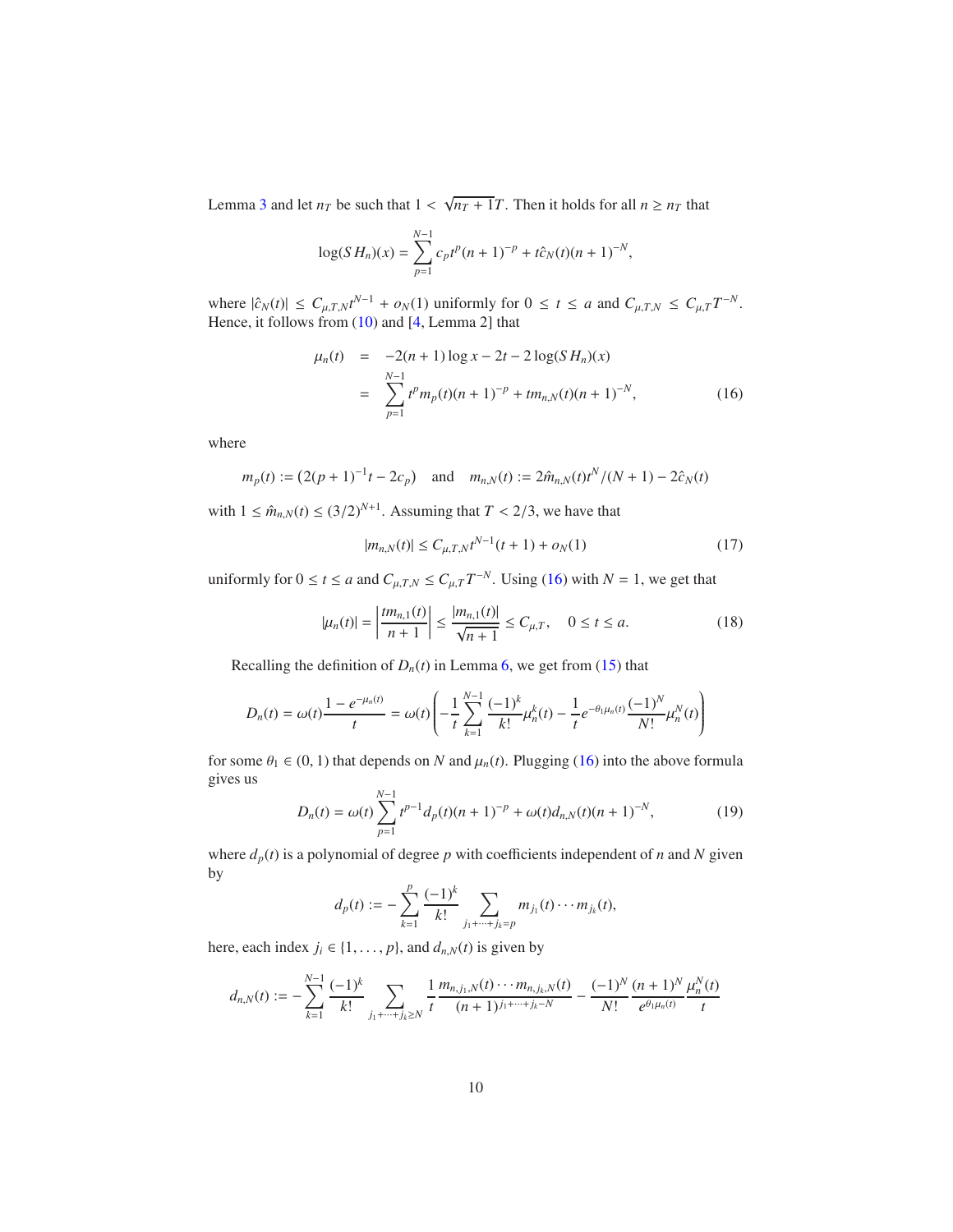with  $m_{n,j,N}(t) := t^j m_j(t)$  when  $j < N$  and  $m_{n,N,N}(t) := tm_{n,N}(t)$ . Recall that  $t^2/(n+1) \le 1$ on  $0 \le t \le a$  since  $a = \sqrt{n+1}$ . Hence, the first summand above is bounded in absolute value for  $0 \le t \le a$  by a polynomial of degree  $2N - 1$  whose coefficients depend on *N* but are independent of  $n$ . We also get from  $(18)$  and  $(17)$  that

$$
\left|e^{-\theta_1\mu_n(t)}(n+1)^N\mu_n^N(t)/t\right|\leq e^{C_{\mu,T}}t^{N-1}|m_{n,1}(t)|^N\leq C_{\mu,T}^*t^{N-1}(t+2)^N
$$

for  $0 \le t \le a$ . Further, using [\(19\)](#page-9-3) with  $N = 1$  and [\(18\)](#page-9-1) gives us

<span id="page-10-0"></span>
$$
|D_n(t)| = \frac{\omega(t)}{e^{\theta_1 \mu_n(t)}} \left| \frac{\mu_n(t)}{t} \right| \le \frac{e^{C_{\mu,T}}}{2} \frac{|m_{n,1}(t)|}{n+1} \le \frac{C_{\mu,T} e^{C_{\mu,T}}}{2\sqrt{n+1}}, \quad 0 \le t \le a. \tag{20}
$$

Notice also that since  $c_1 = s_1$  and  $c_2 = s_1/2$  by Lemma [3,](#page-4-1) we have that

$$
d_1(t) = t - 2s_1
$$
 and  $d_2(t) = -(1/2)t^2 + t(2s_1 + 2/3) - s_1(2s_1 + 1)$ .

It follows from [\(20\)](#page-10-0) that for any  $-1 < D < 0$ , there exists an integer  $n_D ≥ n_T$  such that  $D \le D_n(t)$  for  $0 \le t \le a$  and  $n \ge n_D$ . Hence, we get from [\(15\)](#page-8-0) that

$$
(1 + D_n(t))^{-2} = 1 + \sum_{k=1}^{N-1} (-1)^k (k+1) D_n^k(t) + \frac{(-1)^N (N+1) D_n^N(t)}{(1 + \theta_2 D_n(t))^{N+2}}
$$

for all  $n \ge n_D$  and some  $\theta_2 \in (0, 1)$  that depends on *N* and  $D_n(t)$ . Then the statement of the lemma follows with

$$
\alpha_p(t) := \sum_{k=1}^p (-1)^k (k+1) \omega^k(t) t^{p-k} \sum_{j_1 + \dots + j_k = p} d_{j_1}(t) \cdots d_{j_k}(t)
$$

here again, each index  $j_i \in \{1, \ldots, p\}$ , and

$$
\alpha_{n,N}(t) := \sum_{k=1}^{N-1} (-1)^k (k+1) \omega^k(t) \sum_{j_1 + \dots + j_k \ge N} \frac{d_{n,j_1,N}(t) \cdots d_{n,j_k,N}(t)}{(n+1)^{j_1 + \dots + j_k - N}} + (n+1)^N \frac{(-1)^N (N+1) D_n^N(t)}{(1 + \theta_2 D_n(t))^{N+2}}
$$

with  $d_{n,j,N}(t) := t^{j-1} d_j(t)$  when  $j < N$  and  $d_{n,N,N}(t) := d_{n,N}(t)$ . Reasoning as before lets us conclude that the first summand in the definition of  $\alpha_{n,N}(t)$  is bounded in absolute value for  $0 \le t \le a$  by a polynomial of degree  $2N - 1$  whose coefficients depend on *N* but are independent of *n*. Moreover, since

$$
\left|\frac{(n+1)^ND_n^N(t)}{(1+\theta_2D_n(t))^{N+2}}\right|\leq \frac{e^{NC_{\mu,T}}|m_{n,1}(t)|^N}{2^N(1-D)^{N+2}}\leq \frac{C_{\mu,T}^*e^{NC_{\mu,T}}(t+2)^N}{2^N(1-D)^{N+2}},\quad 0\leq t\leq a,
$$

by [\(20\)](#page-10-0) and [\(17\)](#page-9-2), the same is true for the second summand as well. Now, notice that

$$
\alpha_p(t) = \left( -\omega(t)d_1(t) \right)^{p-2} \left( (p+1)(\omega(t)d_1(t))^2 - p(p-1)t\omega(t)d_2(t) \right) + O(t^2)
$$

as  $t \to 0$ . Since  $2\omega(t) = 1 - t + O(t^2)$  as  $t \to 0$ , the last claim of the lemma follows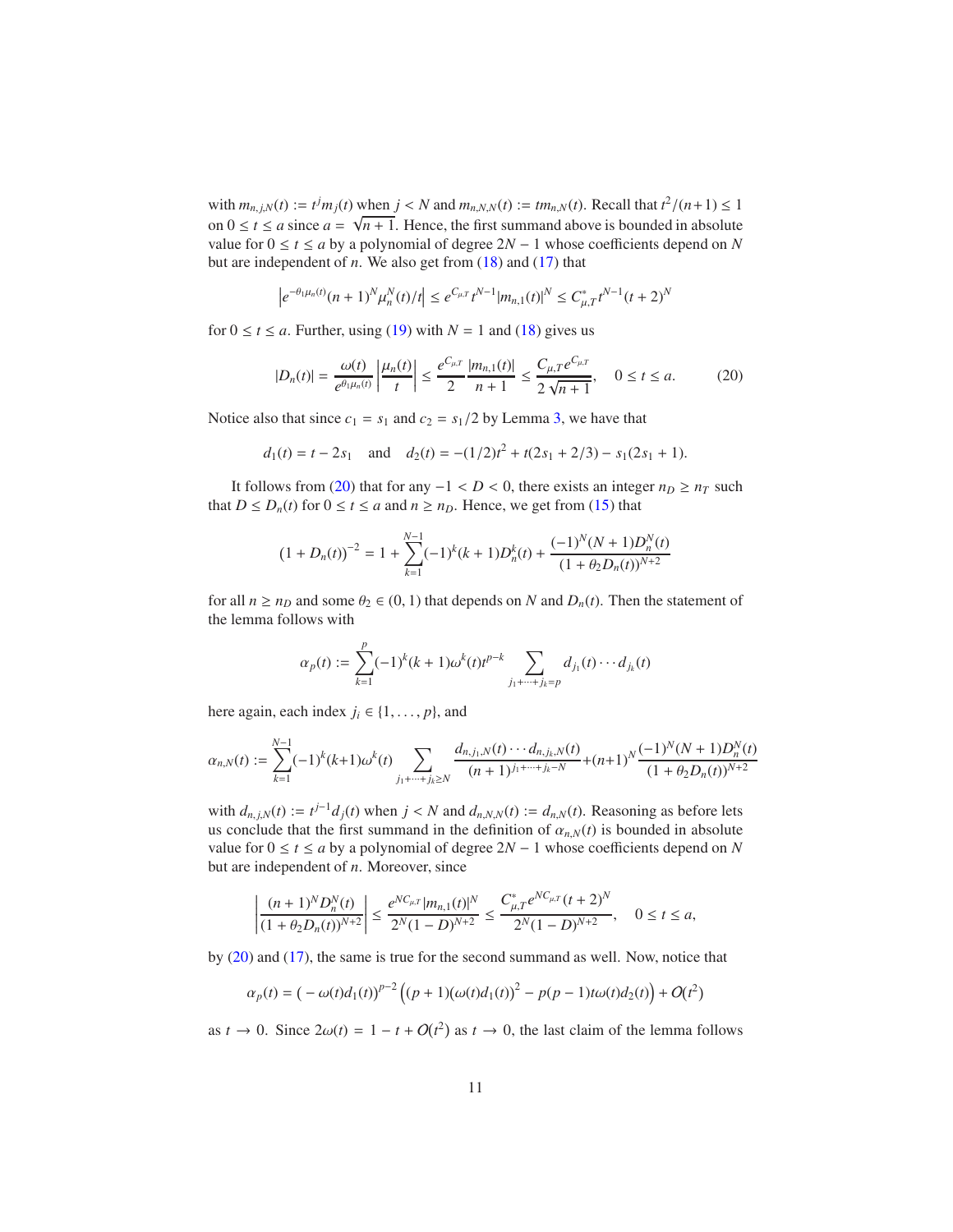<span id="page-11-2"></span><span id="page-11-1"></span>after a straightforward computation.

**Lemma 8.** *Given*  $N \geq 1$ *, it holds for all n large that* 

$$
e^{2w_n(t)} = 1 + \sum_{p=1}^{N-1} \beta_p(t)(n+1)^{-p} + \beta_{n,N}(t)(n+1)^{-N},
$$

*where* β*p*(*t*) *is a polynomial of degree* 2*p whose coe*ffi*cients are independent of n and N and the functions*  $\beta_{n,N}(t)$  *are bounded in absolute value when*  $0 \le t \le a$  *by a polynomial of degree* 2*N whose coe*ffi*cients are independent of n. Moreover, as t* → 0*, it holds that*

$$
\begin{cases}\n\beta_1(t) = -2s_1 + 2(s_1 + 1)t - t^2, \\
\beta_2(t) = s_1^2 - 4s_1(s_1 + 1)t + O(t^2), \\
\beta_3(t) = 2s_1^2(s_1 + 1)t + O(t^2), \\
\beta_p(t) = O(t^2), \quad p \ge 4.\n\end{cases}
$$

Proof. We start by deriving an asymptotic expansion for  $w_n(t)$ . It follows from the very definition of  $w_n(t)$  in Lemma [6,](#page-7-0) [\(10\)](#page-5-2), and [\[4,](#page-19-2) Lemma 2] that

$$
w_n(t) = t + \log \frac{b'_{n+1}(x)}{n+1} = t + n \log x + \log \left( (S H_n)(x) + \frac{x(S H_n)'(x)}{n+1} \right)
$$
  
= 
$$
\sum_{p=1}^{N-1} t^p \phi_p(t) (n+1)^{-p} + \phi_{n,N}(t) (n+1)^{-N} + \log \left( (S H_n)(x) + \frac{x(S H_n)'(x)}{n+1} \right),
$$

where

<span id="page-11-0"></span>
$$
\phi_p(t) := \frac{p+1-pt}{p(p+1)} \quad \text{and} \quad \phi_{n,N}(t) := \left(N^{-1} - \frac{n\hat{m}_{n,N}(t)t}{(N+1)(n+1)}\right)t^N \tag{21}
$$

with some  $1 \leq \hat{m}_{n,N}(t) \leq (3/2)^N$ . Further, notice that

$$
(S^{(i)}H_n)(x) = S^{(i)}(x) + o_N(1)(n+1)^{-N}
$$
 and  $(SH'_n)(x) = o_N(1)(n+1)^{-N}$ 

uniformly for  $0 \le t \le a$ ,  $i \in \{0, 1\}$ , by Lemma [4](#page-5-1) and since  $S(z)$  is a fixed holomorphic function in a neighborhood of 1. Fix *T* in Lemma [3.](#page-4-1) Then it holds for all  $n \ge n<sub>T</sub>$  that

$$
(S H_n)(x) = 1 + \sum_{j=1}^{N-1} s_j \frac{t^j}{(n+1)^j} + \hat{s}_N(t)(n+1)^{-N},
$$

and

$$
(S H_n)'(x) = -\sum_{j=1}^{N-1} j s_j \frac{t^{j-1}}{(n+1)^{j-1}} - \hat{f}_N(t)(n+1)^{-N},
$$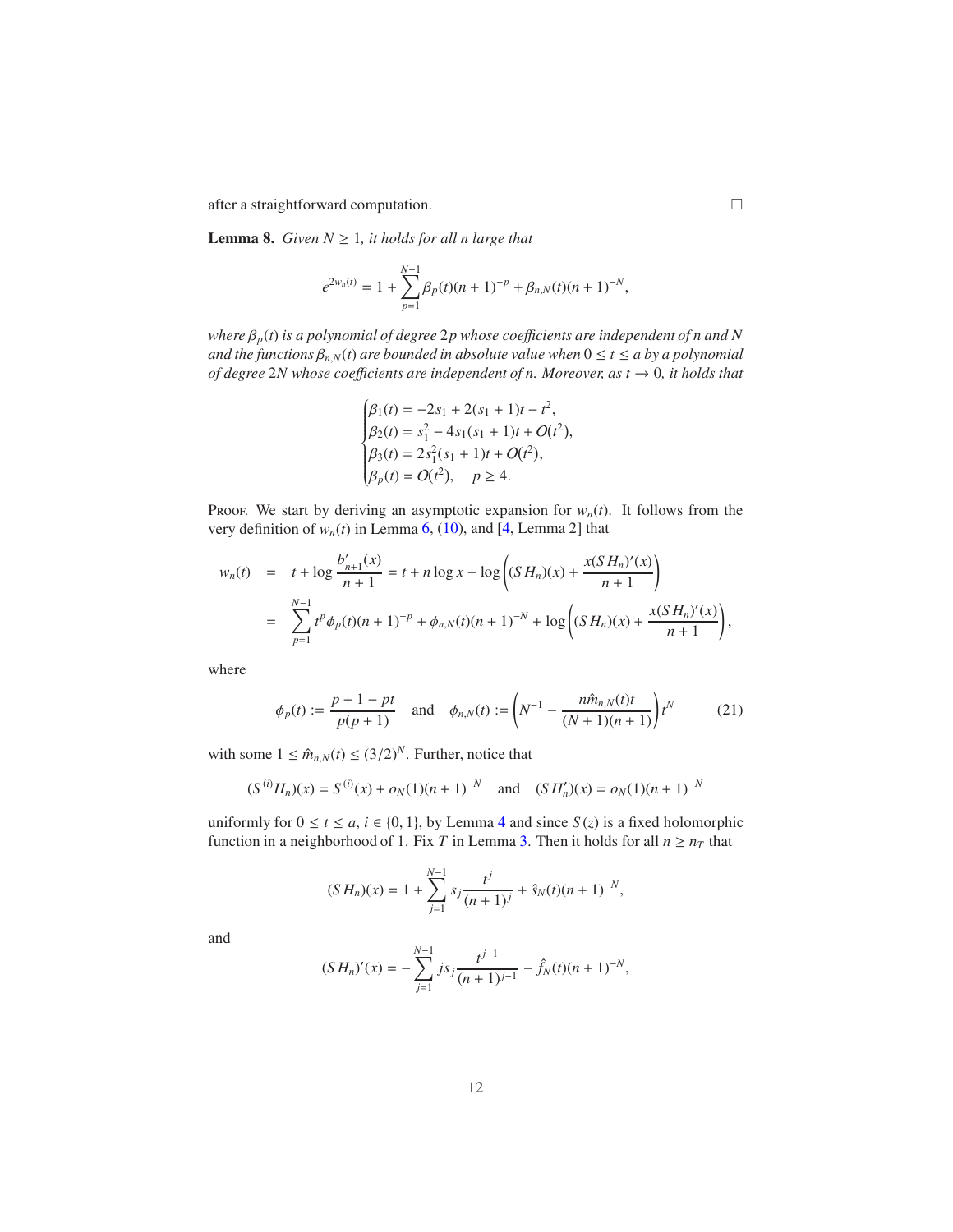where  $|\hat{s}_N(t)|, |\hat{f}_N(t)| \le C_\mu (t/T)^N + o_N(1)$  uniformly for  $0 \le t \le a$ . Therefore,

<span id="page-12-0"></span>
$$
L_n(t) := (SH_n)(x) - 1 + \frac{x(SH_n)'(x)}{n+1} = \sum_{j=1}^{N-1} t^{j-1} l_j(t) (n+1)^{-j} + l_{n,N}(t) (n+1)^{-N}, \quad (22)
$$

where

$$
l_j(t) := (s_j(t-j) + (j-1)s_{j-1})
$$

and

$$
l_{n,N}(t) := (N-1)s_{N-1}t^{N-1} + \hat{s}_N(t) - \left(1 - \frac{t}{n+1}\right)\frac{\hat{f}_N(t)}{n+1}.
$$

In particular, it holds that

<span id="page-12-2"></span>
$$
|l_{n,N}(t)| \le 2C_{\mu}(t/T)^{N} + (N-1)s_{N-1}t^{N-1} + o_{N}(1)
$$
\n(23)

and therefore

<span id="page-12-1"></span>
$$
|L_n(t)| \le \frac{|l_{n,1}(t)|}{n+1} \le \frac{C_{\mu,T}}{\sqrt{n+1}}, \quad 0 \le t \le a.
$$
 (24)

Hence, given  $-1 < L < 0$ , there exists an integer  $n_L \geq n_T$  such that  $L \leq L_n(t)$  for  $0 \le t \le a$  and  $n \ge n_L$ . Thus, we get from [\(15\)](#page-8-0) that

$$
\log(1 + L_n(t)) = \sum_{k=1}^{N-1} \frac{(-1)^{k-1}}{k} L_n^k(t) + \frac{(-1)^{N-1} L_n^N(t)}{N(1 + \theta_3 L_n(t))^N}
$$

for some  $\theta_3 \in (0, 1)$  that depends on *N* and  $L_n(t)$ . Therefore, we get from [\(22\)](#page-12-0) that

$$
\log\left((S H_n)(x) + \frac{x(S H_n)'(x)}{n+1}\right) = \sum_{p=1}^{N-1} \psi_p(t)(n+1)^{-p} + \psi_{n,N}(t)(n+1)^{-N},
$$

where  $\psi_p(t)$  is a polynomial of degree p with coefficients independent of *n* and N given by

<span id="page-12-3"></span>
$$
\psi_p(t) := \sum_{k=1}^p \frac{(-1)^{k-1}}{k} \sum_{j_1 + \dots + j_k = p} t^{p-k} l_{j_1}(t) \cdots l_{j_k}(t),\tag{25}
$$

here, each index  $j_i \in \{1, \ldots, p\}$ , and  $\psi_{n,N}(t)$  is given by

$$
\psi_{n,N}(t) := \sum_{k=1}^{N-1} \frac{(-1)^{k-1}}{k} \sum_{j_1 + \dots + j_k \ge N} \frac{l_{n,j_1,N}(t) \cdots l_{n,j_k,N}(t)}{(n+1)^{j_1 + \dots + j_k - N}} + (n+1)^N \frac{(-1)^{N-1} L_n^N(t)}{N(1 + \theta_3 L_n(t))^N}
$$

with  $l_{n,j,N}(t) := t^{j-1}l_j(t)$  when  $j < N$  and  $l_{n,N,N}(t) := l_{n,N}(t)$ . As in the previous lemma, since  $t^2/(n+1) \le 1$  when  $0 \le t \le a$ , the first summand above is bounded in absolute value by a polynomial of degree *N* whose coefficients are independent of *n*. It also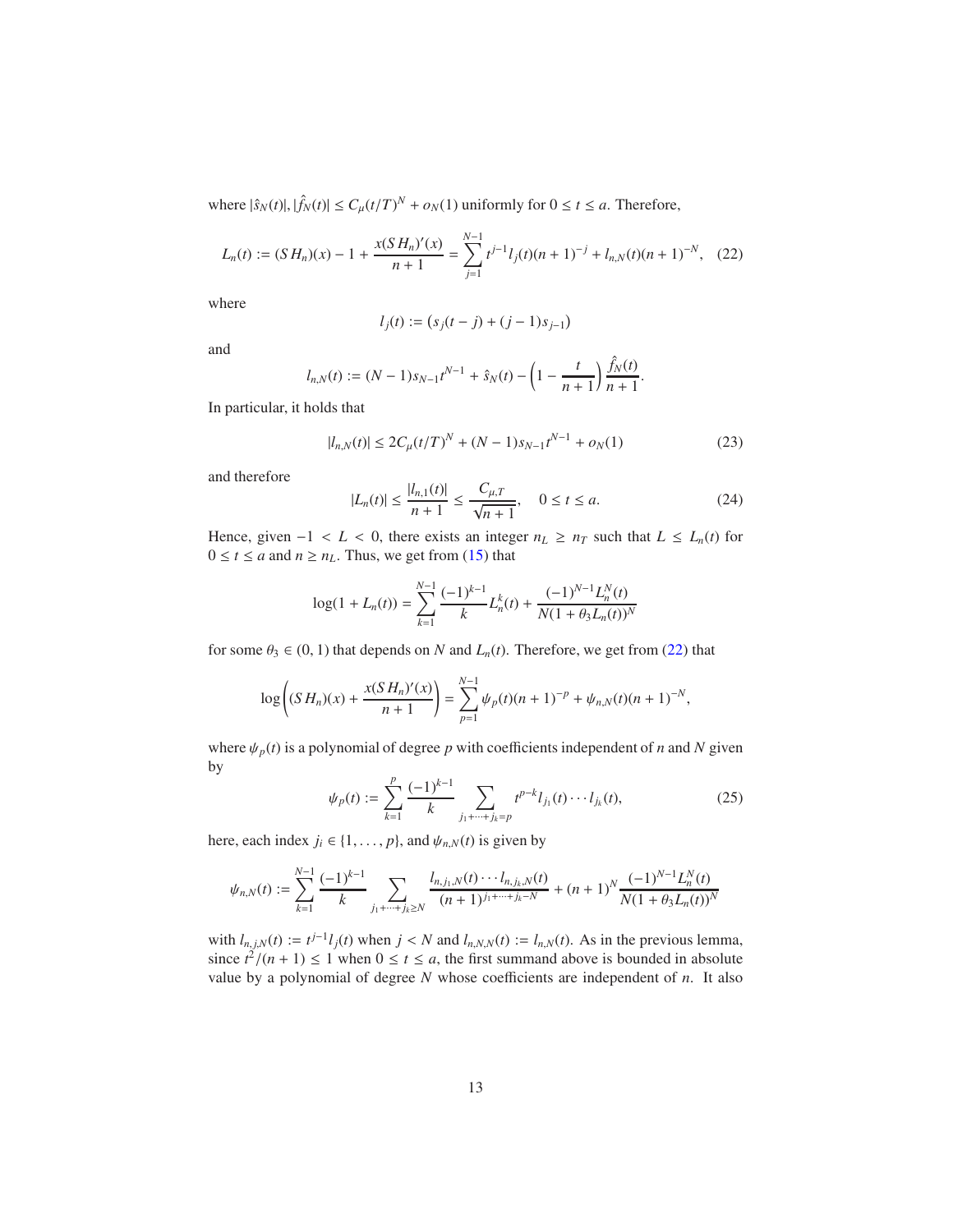follows from  $(24)$  and  $(23)$  that

$$
\frac{(n+1)^N |L_n^N(t)|}{|1+\theta_3 L_n(t)|^N} \le \frac{|l_{n,1}(t)|^N}{(1-L)^N} \le C_{\mu,T} \frac{(t+1)^N}{(1-L)^N}, \quad 0 \le t \le a,
$$

for all  $n \geq n_L$ . Altogether, we have shown that

<span id="page-13-0"></span>
$$
w_n(t) = \sum_{p=1}^{N-1} (t^p \phi_p(t) + \psi_p(t))(n+1)^{-p} + (\phi_{n,N}(t) + \psi_{n,N}(t))(n+1)^{-N}
$$
 (26)

with  $\phi_p, \psi_p$  and  $\phi_{n,N}, \psi_{n,N}$  as described above. We also can deduce from [\(21\)](#page-11-0) and [\(25\)](#page-12-3) that  $t\phi_1(t) + \psi_1(t) = -s_1 + t(s_1 + 1) - t^2/2$  and

<span id="page-13-2"></span>
$$
t^{p}\phi_{p}(t) + \psi_{p}(t) = \frac{(-1)^{p-1}}{p}l_{1}^{p}(t) + (-1)^{p-2}tl_{1}^{p-2}(t)l_{2}(t) + O(t^{2}) = -\frac{s_{1}^{p}}{p} + O(t^{2})
$$
 (27)

for  $p \ge 2$ , where we used that  $2s_2 = s_1^2 + s_1$ , see Lemma [3.](#page-4-1) Since

$$
|\psi_{n,1}(t)| \le (n+1)\frac{|L_n(t)|}{1-L} \le \sqrt{n+1}\frac{C_{\mu,T}}{1-L}, \quad 0 \le t \le a,
$$

by [\(24\)](#page-12-1) for  $n \ge n_L$ , we get from [\(26\)](#page-13-0), applied with  $N = 1$ , and [\(21\)](#page-11-0) that

<span id="page-13-1"></span>
$$
|w_n(t)| = \left| \frac{\phi_{n,1}(t) + \psi_{n,1}(t)}{n+1} \right| \le C_{\mu,T,L}, \quad 0 \le t \le a, \quad n \ge n_L.
$$
 (28)

Now, using [\(15\)](#page-8-0) once more, we get

$$
e^{2w_n(t)} = 1 + \sum_{k=1}^{N-1} \frac{2^k}{k!} w_n^k(t) + e^{2\theta_4 w_n(t)} \frac{(2)^N}{N!} w_n^N(t)
$$

for some  $\theta_4 \in (0, 1)$  that depends on *N* and  $w_n(t)$ . Plugging [\(26\)](#page-13-0) into the above formula gives us the desired expansion with

<span id="page-13-3"></span>
$$
\beta_p(t) := \sum_{k=1}^p \frac{2^k}{k!} \sum_{j_1 + \dots + j_k = p} (t^{j_1} \phi_{j_1}(t) + \psi_{j_1}(t)) \cdots (t^{j_k} \phi_{j_k}(t) + \psi_{j_k}(t)),
$$
\n(29)

which is a polynomial of degree 2*p* with coefficients independent of *n* and *N*, and

$$
\beta_{n,N}(t) := \sum_{k=1}^{N-1} \frac{2^k}{k!} \sum_{j_1 + \dots + j_k \geq N} \frac{\prod_{i=1}^k (\phi_{n,j_i,N}(t) + \psi_{n,j_i,N}(t))}{(n+1)^{j_1 + \dots + j_k - N}} + e^{2\theta_4 w_n(t)} \frac{2^N}{N!} (n+1)^N w_n^N(t)
$$

with  $\phi_{n,j,N}(t) := t^j \phi_j(t), \psi_{n,j,N}(t) := \psi_j(t)$  when  $j < N$  and  $\phi_{n,N,N}(t) := \phi_{n,N}(t), \psi_{n,N,N}(t) :=$  $\psi_{n,N}(t)$ , which is bounded in absolute value when  $0 \le t \le a$  by a polynomial of degree 2*N* whose coefficients are independent of *n* due to [\(28\)](#page-13-1) and the same reasons as in the similar previous computations. Thus, it only remains to compute the linear approxima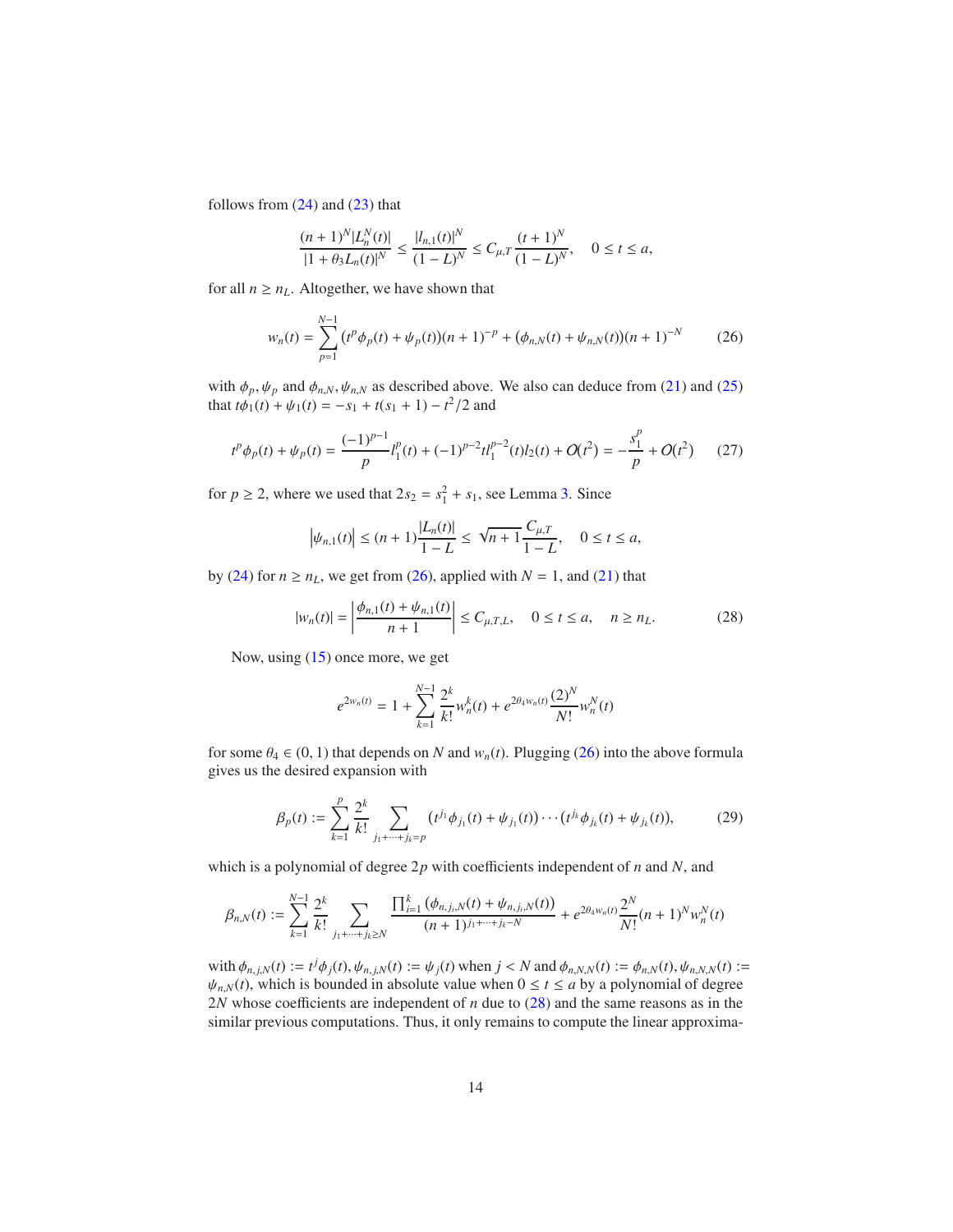tion to  $\beta_p(t)$  at zero. Now, it follows from [\(27\)](#page-13-2) and [\(29\)](#page-13-3) that

$$
\beta_p(t) = s_1^p \sum_{k=1}^p \frac{(-2)^k}{k!} \sum_{j_1 + \dots + j_k = p} \frac{1}{j_1 \cdots j_k}
$$

$$
- \left( s_1^{p-1}(s_1 + 1) \sum_{k=1}^p \frac{(-2)^k}{k!} \sum_{j_1 + \dots + j_k = p} \frac{n(j_1, \dots, j_k)}{j_1 \cdots j_k} \right) t + O(t^2)
$$

where  $n(j_1, \ldots, j_k)$  is the number of 1's in the partition  $\{j_1, \ldots, j_k\}$  of *p*. To simplify this expression observe that

<span id="page-14-0"></span>
$$
(1 - x)^2 e^{-2yx} = e^{2\log(1-x) - 2yx} = 1 + \sum_{k=1}^{\infty} \frac{(-2)^k}{k!} (yx - \ln(1 - x))^k
$$
  

$$
= 1 + \sum_{k=1}^{\infty} \frac{(-2)^k}{k!} \left( (1 + y)x + \sum_{j=2}^{\infty} \frac{x^j}{j} \right)^k
$$
  

$$
= 1 + \sum_{p=1}^{\infty} \left( \sum_{k=1}^p \frac{(-2)^k}{k!} \sum_{j_1 + \dots + j_k = p} \frac{(1 + y)^{n(j_1, \dots, j_k)}}{j_1 \cdots j_k} \right) x^p,
$$
 (30)

where *y* is a free parameter. By putting  $y = 0$  in this expression, we get that

$$
\sum_{k=1}^{p} \frac{(-2)^k}{k!} \sum_{j_1 + \dots + j_k = p} \frac{1}{j_1 \cdots j_k} = \begin{cases} -2 & \text{if } p = 1, \\ 1 & \text{if } p = 2, \\ 0 & \text{if } p \ge 3. \end{cases}
$$

Moreover, by differentiating [\(30\)](#page-14-0) with respect to *y* and then putting  $y = 0$ , we get

$$
\sum_{k=1}^{p} \frac{(-2)^k}{k!} \sum_{j_1 + \dots + j_k = p} \frac{n(j_1, \dots, j_k)}{j_1 \cdots j_k} = \begin{cases} -2 & \text{if } p = 1, \\ 4 & \text{if } p = 2, \\ -2 & \text{if } p = 3, \\ 0 & \text{if } p \ge 4, \end{cases}
$$

which clearly finishes the proof of the last claim of the lemma.

<span id="page-14-2"></span>**Lemma 9.** *Let*  $\chi(t)$  *be given by* [\(14\)](#page-7-1)*. For any integer*  $N \ge 1$ *, it holds that* 

$$
(1 + E_n(t))^{1/2} - 1 = \chi(t) \sum_{p=1}^{N-1} u_p(t)(n+1)^{-p} + \chi(t)u_{n,N}(t)(n+1)^{-N},
$$

*where*  $u_p(t)$  *is bounded in absolute value<sup>[2](#page-14-1)</sup> <i>on*  $0 \le t < \infty$  *by a polynomial of degree*  $2p - 2$  *whose coefficients are independent of n and N and the functions*  $u_{n,N}(t)$  are *bounded in absolute value when* 0 ≤ *t* ≤ *a by a polynomial of degree* 2*N* − 2 *whose*

<span id="page-14-1"></span><sup>&</sup>lt;sup>2</sup>In fact,  $u_p(t)$  is a multivariate polynomial in  $\omega, \chi$ , and *t*.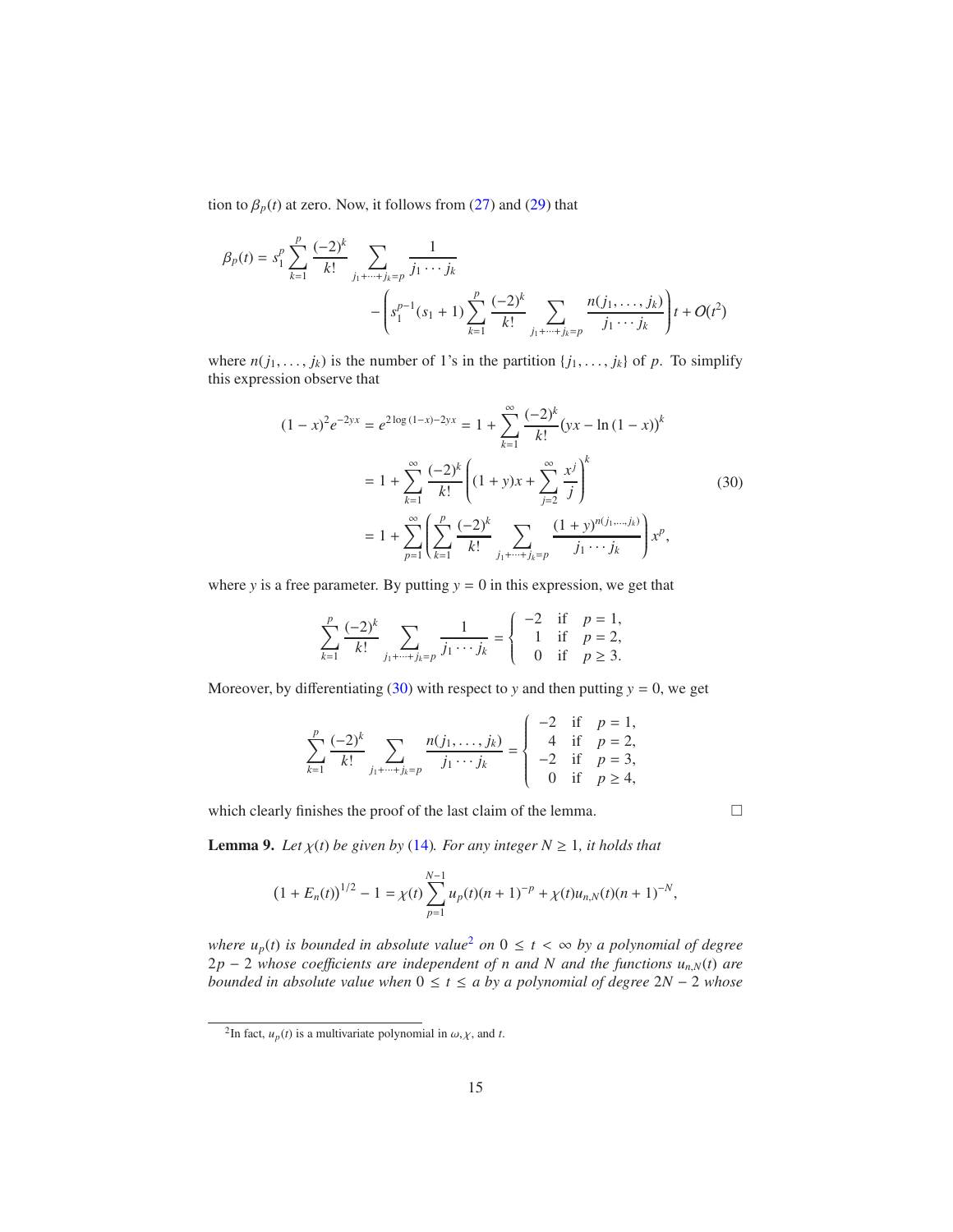*coe*ffi*cients are independent of n.*

PROOF. Set

$$
R_n(t) := \left(1 - \frac{t}{2(n+1)}\right)^2 \frac{e^{2w_n(t)}}{(1+D_n(t))^2}.
$$

Lemmas [7](#page-8-1) and [8](#page-11-1) yield that  $R_n(t)$  has the following asymptotic expansion:

$$
R_n(t) = 1 + \sum_{p=1}^{N-1} r_p(t)(n+1)^{-p} + r_{n,N}(t)(n+1)^{-N},
$$

where

$$
r_p(t):=\sum_{j=0}^p\beta_j(t)\alpha_{p-j}(t)-\sum_{j=0}^{p-1}t\beta_j(t)\alpha_{p-1-j}(t)+\sum_{j=0}^{p-2}t^2\beta_j(t)\alpha_{p-2-j}(t)/4
$$

with  $\alpha_0(t) = \beta_0(t) := 1$ , and  $r_{n,N}(t)$  given by

$$
\sum_{k=N}^{2N+2} \left( \sum_{j=0}^k \frac{\beta_{n,j,N}(t)\alpha_{n,k-j,N}(t)}{(n+1)^{k-N}} - \sum_{j=0}^{k-1} \frac{t\beta_{n,j,N}(t)\alpha_{n,k-1-j,N}(t)}{(n+1)^{k-N}} + \sum_{j=0}^{k-2} \frac{t^2\beta_{n,j,N}(t)\alpha_{n,k-2-j,N}(t)/4}{(n+1)^{k-N}} \right)
$$

with  $\alpha_{n,j,N}(t) := \alpha_j(t), \beta_{n,j,N}(t) := \beta_j(t)$  when  $j < N$ ,  $\alpha_{n,N,N}(t) := \alpha_{n,N}(t), \beta_{n,N,N}(t) :=$  $\beta_{n,N}(t)$ , and  $\alpha_{n,i,N}(t) = \beta_{n,i,N}(t) := 0$  when  $j > N$ . It also follows from Lemmas [7](#page-8-1) and [8](#page-11-1) that the functions  $r_p(t)$  are independent of *n* and *N* and are polynomials in  $\omega$  of degree *p* with coefficients that are polynomials in *t* of degree at most 2*p*, while the functions  $r_{n,N}(t)$  are bounded in absolute value for  $0 \le t \le a$  by a polynomial of degree 2*N* whose coefficients are independent of *n*. Finally, we get from Lemmas [7](#page-8-1) and [8](#page-11-1) that

$$
\sum_{j=0}^{1} \beta_j(t)\alpha_{1-j}(t) = t + O(t^2) \text{ and } \sum_{j=0}^{k} \beta_j(t)\alpha_{k-j}(t) = O(t^2)
$$

for all  $k \ge 2$ . Therefore, it holds that  $r_p(t) = O(t^2)$  as  $t \to 0$  for all  $p \ge 1$ .

It follows from Lemma [6](#page-7-0) that  $E_n(t) = t^{-2} \chi(t) [1 - R_n(t)]$ . Hence, plugging the expansion of  $R_n(t)$  into this formula gives us

$$
E_n(t) = \chi(t) \left[ \sum_{p=1}^{N-1} e_p(t)(n+1)^{-p} + e_{n,N}(t)(n+1)^{-N} \right],
$$

where  $e_p(t) := -t^{-2}r_p(t)$  for any *p* and  $e_{n,N}(t) := -t^{-2}r_{n,N}(t)$  for any *n*, *N*. It follows from the properties of  $r_p(t)$  that each  $e_p(t)$  is a continuous function and is bounded in absolute value on  $0 \le t < \infty$  by a polynomial of degree  $2p - 2$ . Also, since  $\chi(t)$  is a continuous function as well and  $\lim_{t\to 0^+} E_n(t)$  exists and is finite according to Lemma [6,](#page-7-0) so must  $\lim_{t\to 0^+} e_{n,N}(t)$  for all *n*, *N*. Then it follows from properties of  $r_{n,N}(t)$  that  $e_{n,N}(t)$ is bounded in absolute value when  $0 \le t \le a$  by a polynomial of degree  $2N - 2$  whose coefficients are independent of *n*.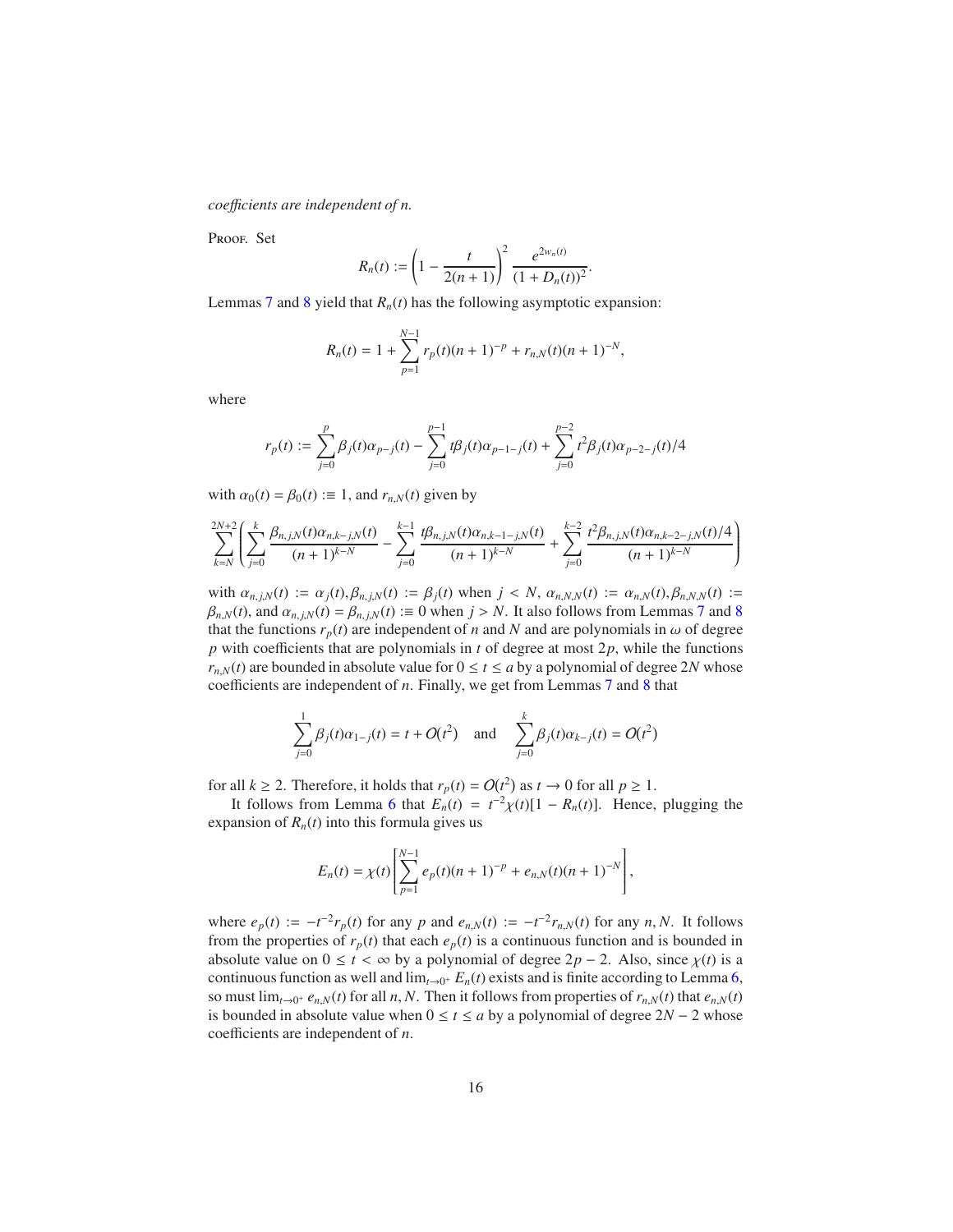From what precedes, we get that

$$
|E_n(t)| \le \frac{\chi(t)|e_{n,1}(t)|}{n+1} \le \frac{C_{\mu,T}}{n+1}, \quad 0 \le t \le a.
$$

Hence, for any  $-1 < E < 0$  there exists an integer  $n_E$  such that  $E \le E_n(t)$  for all  $0 \le t \le a$  and  $n \ge n_E$ . Thus, by applying [\(15\)](#page-8-0) one more time, we get that

$$
(1 + E_n(t))^{1/2} - 1 = \sum_{k=1}^{N-1} {1/2 \choose k} E_n^k(t) + {1/2 \choose N} \frac{E_n^N(t)}{(1 + \theta_5 E_n(t))^{N-1/2}}
$$

for some  $\theta_5 \in (0, 1)$  that depends on *N* and  $E_n(t)$ . Therefore, the claim of the lemma follows with *p*

$$
u_p(t) := \sum_{k=1}^p {1/2 \choose k} k^{k-1}(t) \sum_{j_1 + \dots + j_k = p} e_{j_1}(t) \cdots e_{j_k}(t),
$$

which is bounded in absolute value on  $0 \le t < \infty$  by a polynomial of degree  $2p - 2$ whose coefficients are independent of *n* and *N*, and

$$
u_{n,N}(t) := \sum_{k=1}^{N-1} {1/2 \choose k} k^{k-1}(t) \sum_{j_1 + \dots + j_k \ge N} \frac{e_{n,j_1,N}(t) \cdots e_{n,j_k,N}(t)}{(n+1)^{j_1 + \dots + j_k - N}} + {1/2 \choose N} \frac{(n+1)^N E_n^N(t)}{(1 + \theta_5 E_n(t))^{N-1/2}}
$$

where  $e_{n,j,N}(t) := e_j(t)$  when  $j < N$  and  $e_{n,N,N}(t) := e_{n,N}(t)$ , which is bounded in absolute value on  $0 \le t \le a$  by a polynomial of degree  $2N - 2$  whose coefficients are independent of *n* due to the same reasoning as in two previous lemmas.  $□$ independent of *n* due to the same reasoning as in two previous lemmas.

<span id="page-16-0"></span>**Lemma 10.** *Given*  $N \geq 1$ *, it holds that* 

$$
\frac{(1+E_n(t))^{1/2}-1}{2(n+1)-t}=\chi(t)\sum_{p=2}^{N-1}v_p(t)(n+1)^{-p}+\chi(t)v_{n,N}(t)(n+1)^{-N},
$$

*where vp*(*t*) *is bounded in absolute value on* 0 ≤ *t* < ∞ *by a polynomial of degree* 2*p*−4 *whose coe*ffi*cients are independent of n and N and the functions vn*,*N*(*t*) *is bounded in absolute value when* 0 ≤ *t* ≤ *a by a polynomial of degree* 2*N* − 4 *whose coe*ffi*cients are independent of n.*

Proof. Since  $0 \le t \le a = \sqrt{n+1}$ , we get from [\(15\)](#page-8-0) that

$$
\frac{1}{2(n+1)-t} = \sum_{p=1}^{N-1} z_p(t)(n+1)^{-p} + z_{n,N}(t)(n+1)^{-N},
$$

where

$$
z_p(t) := 2^{-p}t^{p-1}
$$
 and  $z_{n,N}(t) := \frac{2^{-N}t^{N-1}}{(1 - \theta_6t/2(n+1))^{N+1}}$ 

for some  $\theta_6 \in (0, 1)$  that depends on *N* and *t*. Therefore, the claim of the lemma follows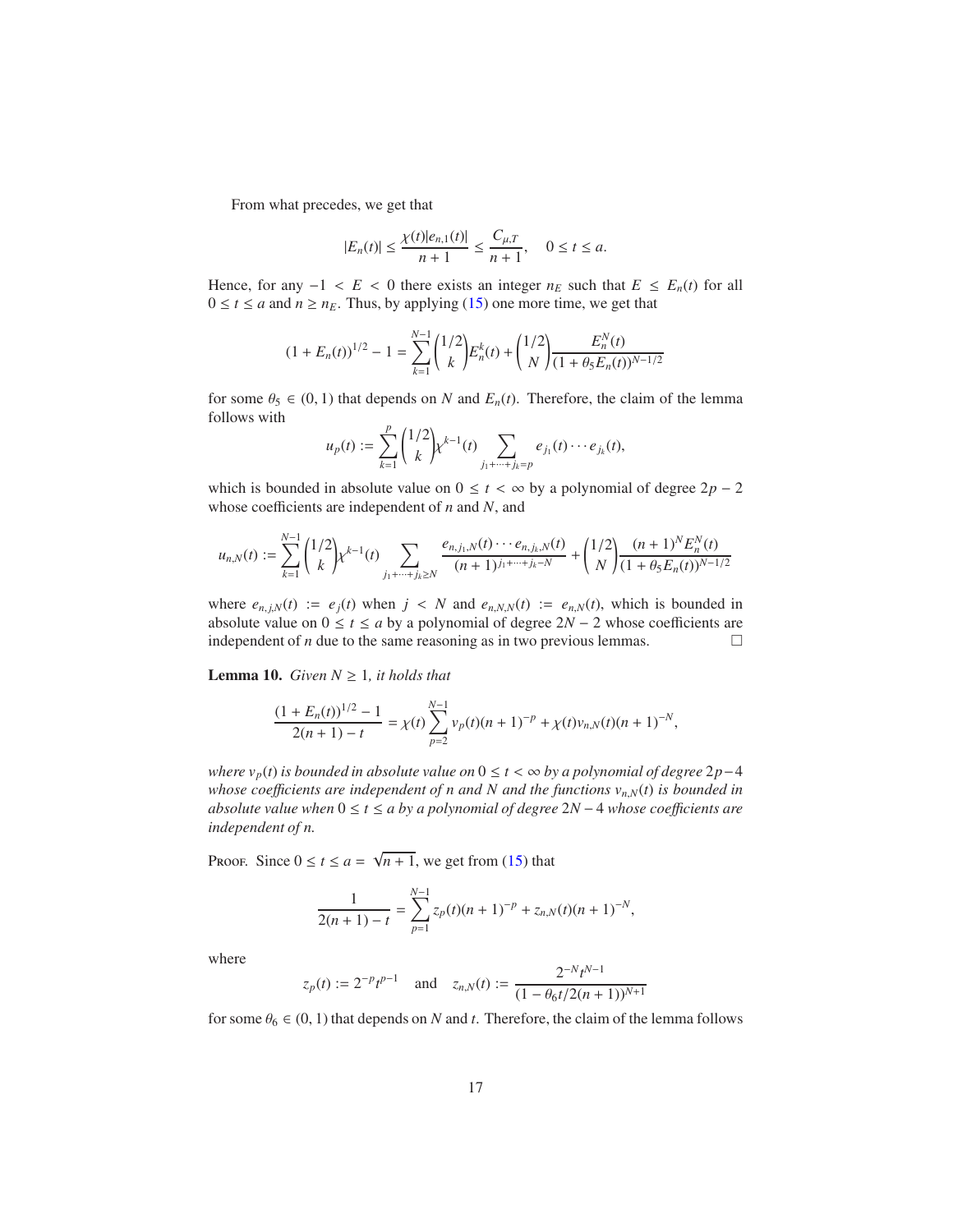from Lemma [9](#page-14-2) with

$$
v_p(t) := \sum_{j=1}^{p-1} z_j(t) u_{p-j}(t) \text{ and } v_{n,N}(t) := \sum_{k=N}^{2N} \sum_{j_1+j_2=k} \frac{z_{n,j_1,N}(t) v_{n,j_2,N}(t)}{(n+1)^{k-N}}
$$

where  $j_1, j_2 \in \{1, ..., N\}$ ,  $z_{n,j,N}(t) := z_j(t), u_{n,j,N}(t) := u_j(t)$  for  $j < N$ , and  $z_{n,n,N}(t) := z_{n,N}(t), u_{n,N}(t) := u_{n,N}(t)$ .  $z_{n,N}(t)$ ,  $u_{n,N,N}(t) := u_{n,N}(t)$ .

<span id="page-17-0"></span>With the notation introduced in Lemmas [5,](#page-6-2) [9,](#page-14-2) and [10,](#page-16-0) the following lemma holds.

**Lemma 11.** *Given*  $N \geq 1$ *, it holds that* 

$$
G_n(t) = I_1^{\mu}(n+1)^{-1} + \sum_{p=2}^{N-1} (I_p^{\mu} + J_p^{\mu})(n+1)^{-p} + O_N((n+1)^{-N})
$$

*for all n large, where*

$$
I_p^{\mu} := \frac{1}{\pi} \int_0^{\infty} t^{-1} f(t) \chi(t) u_p(t) dt \quad \text{and} \quad J_p^{\mu} := \frac{1}{\pi} \int_0^{\infty} f(t) \chi(t) v_p(t) dt
$$

*(observe that t*−<sup>1</sup> *f*(*t*) *is a continuous and bounded function on* 0 ≤ *t* < ∞*,* χ(*t*) *decreases exponentially at infinity, and the functions*  $u_p(t)$ ,  $v_p(t)$  *are bounded by polynomials*).

Proof. By the very definition of  $G_n(t)$  in Lemma [5](#page-6-2) we have that  $G_n(t) = I_n(t) + J_n(t)$ , where

$$
I_n(t) := \frac{1}{\pi} \int_0^a t^{-1} f(t) \left( (1 + E_n(t))^{1/2} - 1 \right) dt
$$

and

$$
J_n(t) := \frac{1}{\pi} \int_0^a f(t) \frac{(1 + E_n(t))^{1/2} - 1}{2(n + 1) - t} \mathrm{d}t.
$$

Using Lemma [9,](#page-14-2) we can rewrite the first integral above as

$$
I_n(t) = \sum_{p=1}^{N-1} I_p^{\mu}(n+1)^{-p} - S_n(t) + T_n(t),
$$

where

$$
S_n(t) := \frac{1}{\pi} \sum_{p=1}^{N-1} (n+1)^{-p} \int_a^{\infty} t^{-1} f(t) \chi(t) u_p(t) dt
$$

and

$$
T_n(t) := \frac{1}{\pi} (n+1)^{-N} \int_0^a t^{-1} f(t) \chi(t) u_{n,N}(t) dt.
$$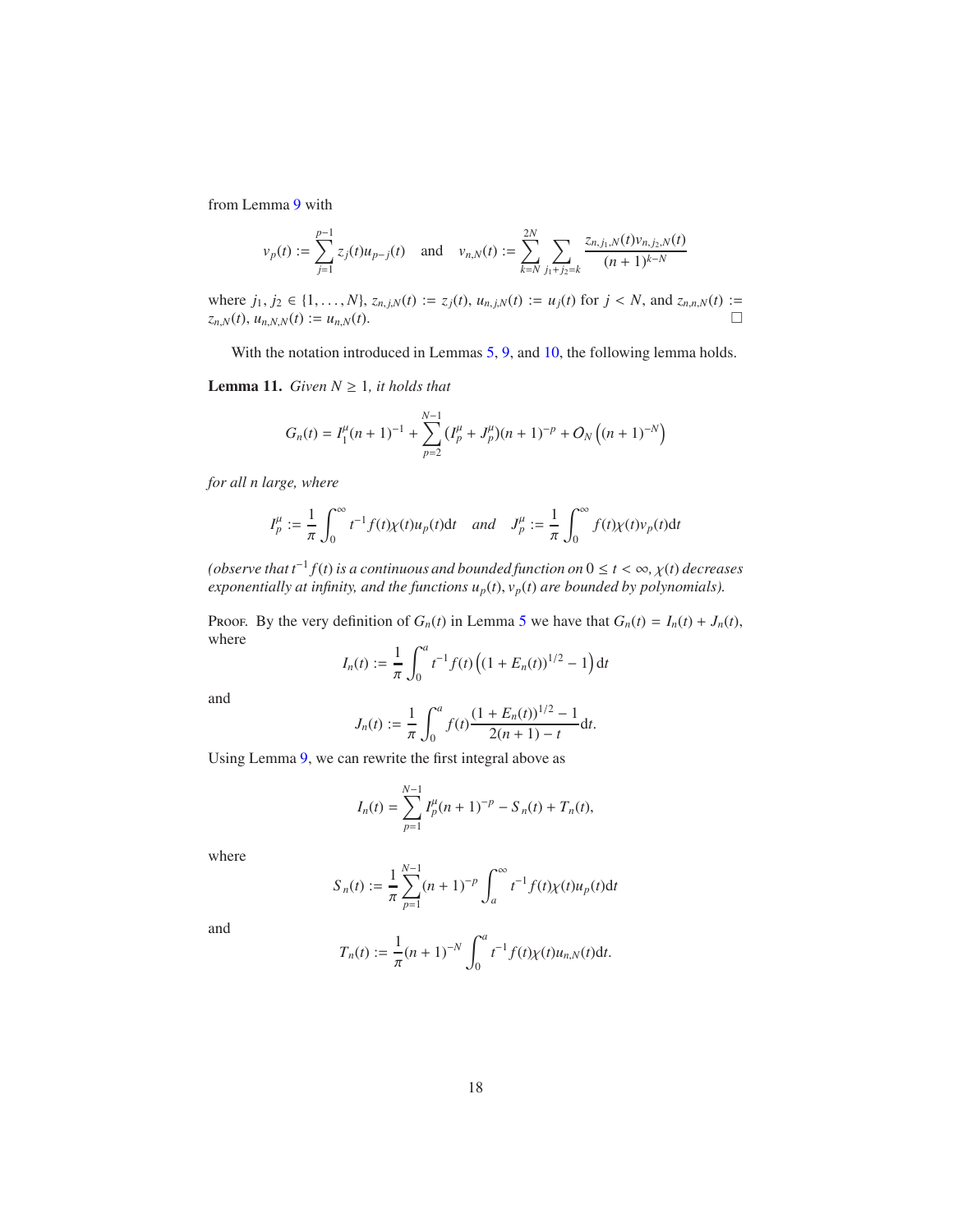Since  $u_p(t) = O(t^{2p-2})$ ,  $f(t) = O(1)$ , and  $\chi(t) = O(t^4 e^{-2t})$  as  $t \to \infty$ , it holds that

$$
S_n(t) = \sum_{p=1}^{N-1} (n+1)^{-p} \int_a^{\infty} O(t^{2p+1} e^{-2t}) dt = \sum_{p=1}^{N-1} (n+1)^{-p} O(a^{2p+1} e^{-2a}) =
$$
  
=  $O_N (ae^{-2a}) = o_N ((n+1)^{-N}).$ 

Moreover, since  $u_{n,N}(t)$  is bounded by a polynomial of degree  $2N - 2$  for  $0 \le t \le a$ , we have that  $T_n(t) = O_N((n+1)^{-N}).$ 

Similarly, we get from Lemma [10](#page-16-0) that

$$
J_n(t) = \sum_{p=2}^{N-1} J_p^{\mu}(n+1)^{-p} - U_n(t) + V_n(t),
$$

where

$$
U_n(t) := \frac{1}{\pi} \sum_{p=2}^{N-1} (n+1)^{-p} \int_a^{\infty} f(t) \chi(t) v_p(t) dt
$$

and

$$
V_n(t) := \frac{1}{\pi} (n+1)^{-N} \int_0^a f(t) \chi(t) v_{n,N}(t) dt.
$$

An argument as above argument shows that  $U_n(t) = O_N(e^{-2a}) = o_N((n+1)^{-N})$  and  $V_n(t) = O_N((n + 1)^{-N})$  for large *n*, which finishes the proof of the lemma.

Lemma 12. *The claim of Theorem [1](#page-2-4) holds.*

Proof. It follows from Lemmas [5](#page-6-2) and [11](#page-17-0) that given an integer  $N \ge 1$ , it holds that

$$
\widehat{\mathbb{E}}_n(\mu) = \frac{1}{\pi} \log(n+1) + \frac{1}{2} A_0 + \sum_{p=1}^{N-1} (I_p^{\mu} + J_p^{\mu} - H_p/2)(n+1)^{-p} + O_N((n+1)^{-N}),
$$

where we set  $J_1^{\mu}$  $\mu_{1/2}^{\mu}$  $\mu_{1/2}^{\mu}$  $\mu_{1/2}^{\mu}$  := 0. The claim of Theorem 1 now follows from [\(11\)](#page-6-3) by taking  $A_p^{\mu} := I_p^{\mu} + I_p^{\sigma} + J_p^{\mu} + J_p^{\sigma} - H_p.$ 

# Acknowledgments

The work of the first author is done towards completion of her Ph.D. degree at Indiana University-Purdue University Indianapolis under the direction of the second author. The research of the second author was supported in part by a grant from the Simons Foundation, CGM-354538.

### References

<span id="page-18-0"></span>[1] A. T. Bharucha-Reid, M. Sambandham, Random polynomials, Probability and Mathematical Statistics, Academic Press, Inc., Orlando, FL, 1986. [2](#page-1-4)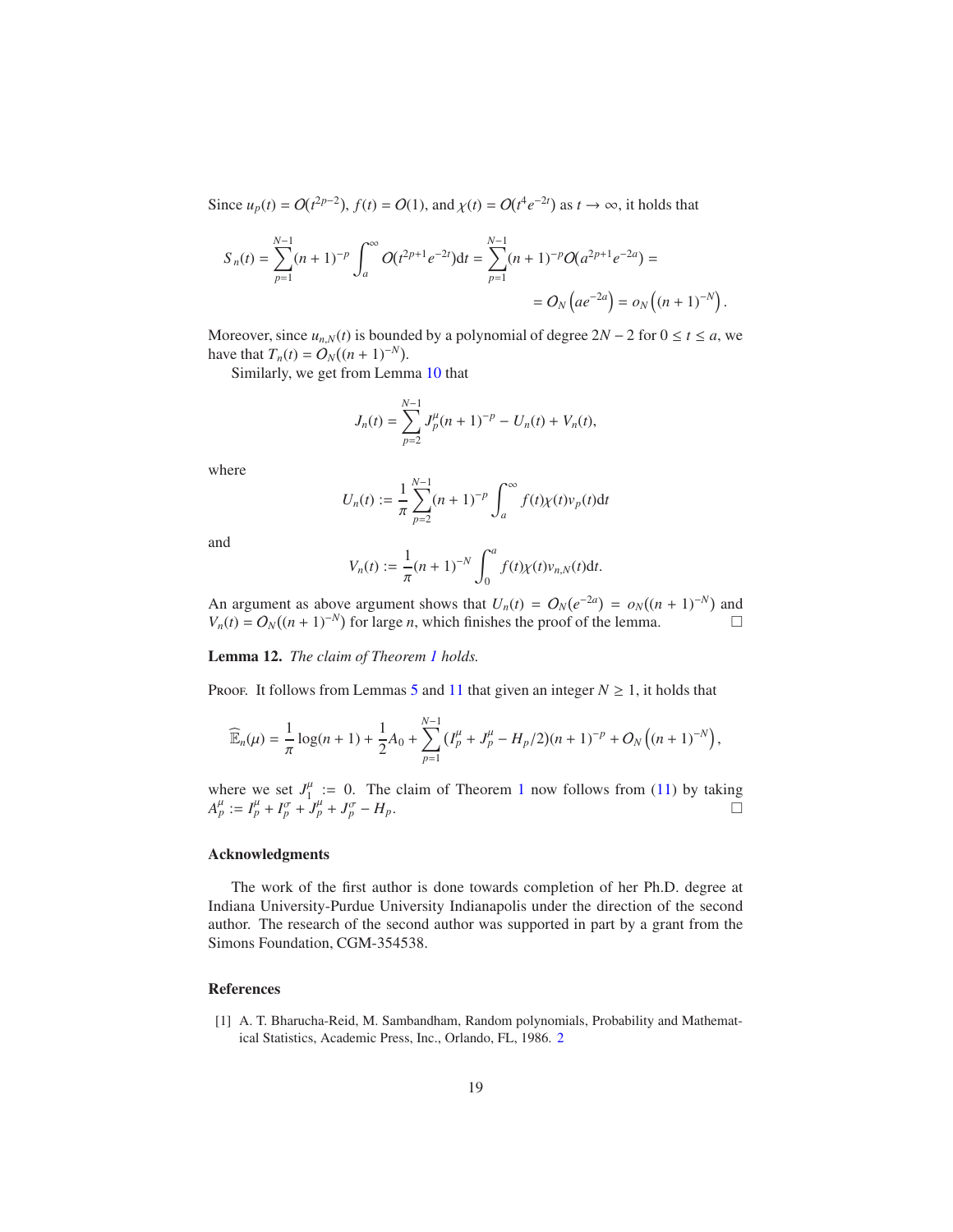- <span id="page-19-0"></span>[2] K. Farahmand, Topics in random polynomials, Vol. 393 of Pitman Research Notes in Mathematics Series, Longman, Harlow, 1998. [2](#page-1-4)
- <span id="page-19-1"></span>[3] M. Kac, On the average number of real roots of a random algebraic equation, Bull. Amer. Math. Soc. 49 (1943) 314–320. [2](#page-1-4)
- <span id="page-19-2"></span>[4] J. E. Wilkins, Jr., An asymptotic expansion for the expected number of real zeros of a random polynomial, Proc. Amer. Math. Soc. 103 (4) (1988) 1249–1258. [2,](#page-1-4) [8,](#page-7-2) [10,](#page-9-4) [12](#page-11-2)
- <span id="page-19-3"></span>[5] B. Shiffman, S. Zelditch, Distribution of zeros of random and quantum chaotic sections of positive line bundles, Comm. Math. Phys. 200 (3) (1999) 661–683. [2](#page-1-4)
- <span id="page-19-4"></span>[6] B. Shiffman, S. Zelditch, Equilibrium distribution of zeros of random polynomials, Int. Math. Res. Not. (1) (2003) 25–49. [2](#page-1-4)
- <span id="page-19-5"></span>[7] T. Bloom, Random polynomials and Green functions, Int. Math. Res. Not. (28) (2005) 1689–1708. [2](#page-1-4)
- <span id="page-19-6"></span>[8] T. Bloom, B. Shiffman, Zeros of random polynomials on C *m* , Math. Res. Lett. 14 (3) (2007) 469–479. [2](#page-1-4)
- <span id="page-19-7"></span>[9] T. Bloom, Random polynomials and (pluri)potential theory, Ann. Polon. Math. 91 (2-3) (2007) 131–141. [2](#page-1-4)
- <span id="page-19-8"></span>[10] I. Ibragimov, D. Zaporozhets, On distribution of zeros of random polynomials in complex plane, in: Prokhorov and contemporary probability theory, Vol. 33 of Springer Proc. Math. Stat., Springer, Heidelberg, 2013, pp. 303–323. [2](#page-1-4)
- <span id="page-19-9"></span>[11] Z. Kabluchko, D. Zaporozhets, Roots of random polynomials whose coefficients have logarithmic tails, Ann. Probab. 41 (5) (2013) 3542–3581. [2](#page-1-4)
- <span id="page-19-10"></span>[12] Z. Kabluchko, D. Zaporozhets, Asymptotic distribution of complex zeros of random analytic functions, Ann. Probab. 42 (4) (2014) 1374–1395. [2](#page-1-4)
- <span id="page-19-11"></span>[13] T. Bloom, N. Levenberg, Random polynomials and pluripotential-theoretic extremal functions, Potential Anal. 42 (2) (2015) 311–334. [2](#page-1-4)
- <span id="page-19-12"></span>[14] D. S. Lubinsky, I. E. Pritsker, X. Xie, Expected number of real zeros for random linear combinations of orthogonal polynomials, Proc. Amer. Math. Soc. 144 (4) (2016) 1631– 1642. [2,](#page-1-4) [3](#page-2-5)
- <span id="page-19-13"></span>[15] I. E. Pritsker, Asymptotic zero distribution of random polynomials spanned by general bases, in: Modern trends in constructive function theory, Vol. 661 of Contemp. Math., Amer. Math. Soc., Providence, RI, 2016, pp. 121–140. [2](#page-1-4)
- <span id="page-19-14"></span>[16] T. Bayraktar, Equidistribution of zeros of random holomorphic sections, Indiana Univ. Math. J. 65 (5) (2016) 1759–1793. [2](#page-1-4)
- <span id="page-19-15"></span>[17] I. Pritsker, K. Ramachandran, Equidistribution of zeros of random polynomials, J. Approx. Theory 215 (2017) 106–117. [2](#page-1-4)
- <span id="page-19-16"></span>[18] I. E. Pritsker, Expected zeros of random orthogonal polynomials on the real line, Jaen J. Approx. 9 (1) (2017) 1–24. [2](#page-1-4)